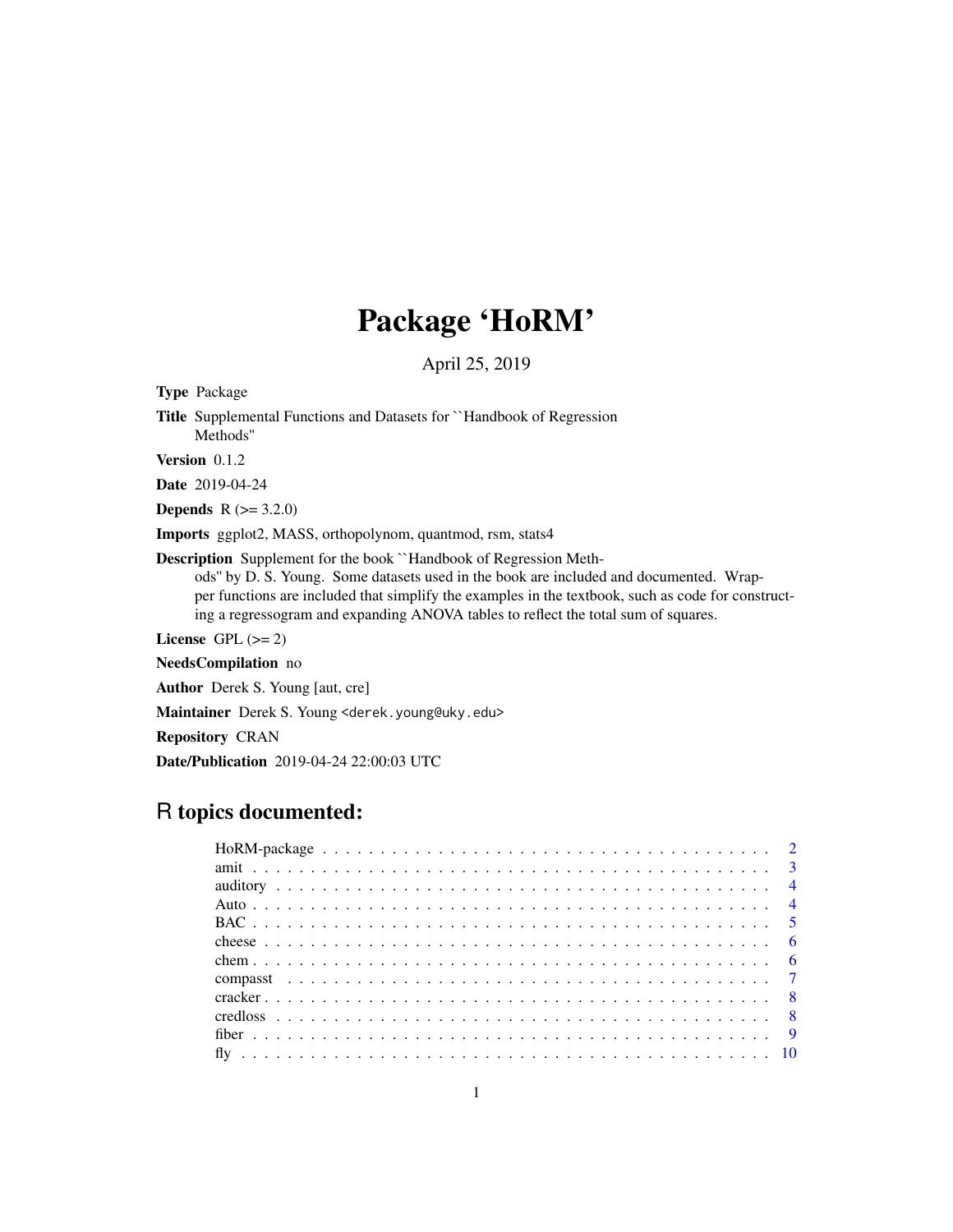<span id="page-1-0"></span>

|       | -23           |  |
|-------|---------------|--|
|       |               |  |
|       | -25<br>repair |  |
|       |               |  |
|       |               |  |
|       | 28            |  |
|       | 28            |  |
|       |               |  |
|       |               |  |
| Index | 31            |  |

| HoRM-package |
|--------------|
|--------------|

Supplemental Functions and Datasets for "Handbook of Regression *Methods"*

# Description

Various wrapper functions and datasets to supplement examples for the book "Handbook of Regression Methods" by D. S. Young.

# Details

| Package: HoRM    |                                                    |
|------------------|----------------------------------------------------|
| Type: Package    |                                                    |
| Version: $0.1.2$ |                                                    |
| Date:            | 2019-04-24                                         |
| Imports:         | ggplot2, MASS, orthopolynom, quantmod, rsm, stats4 |
|                  | License: $GPL (> = 2)$                             |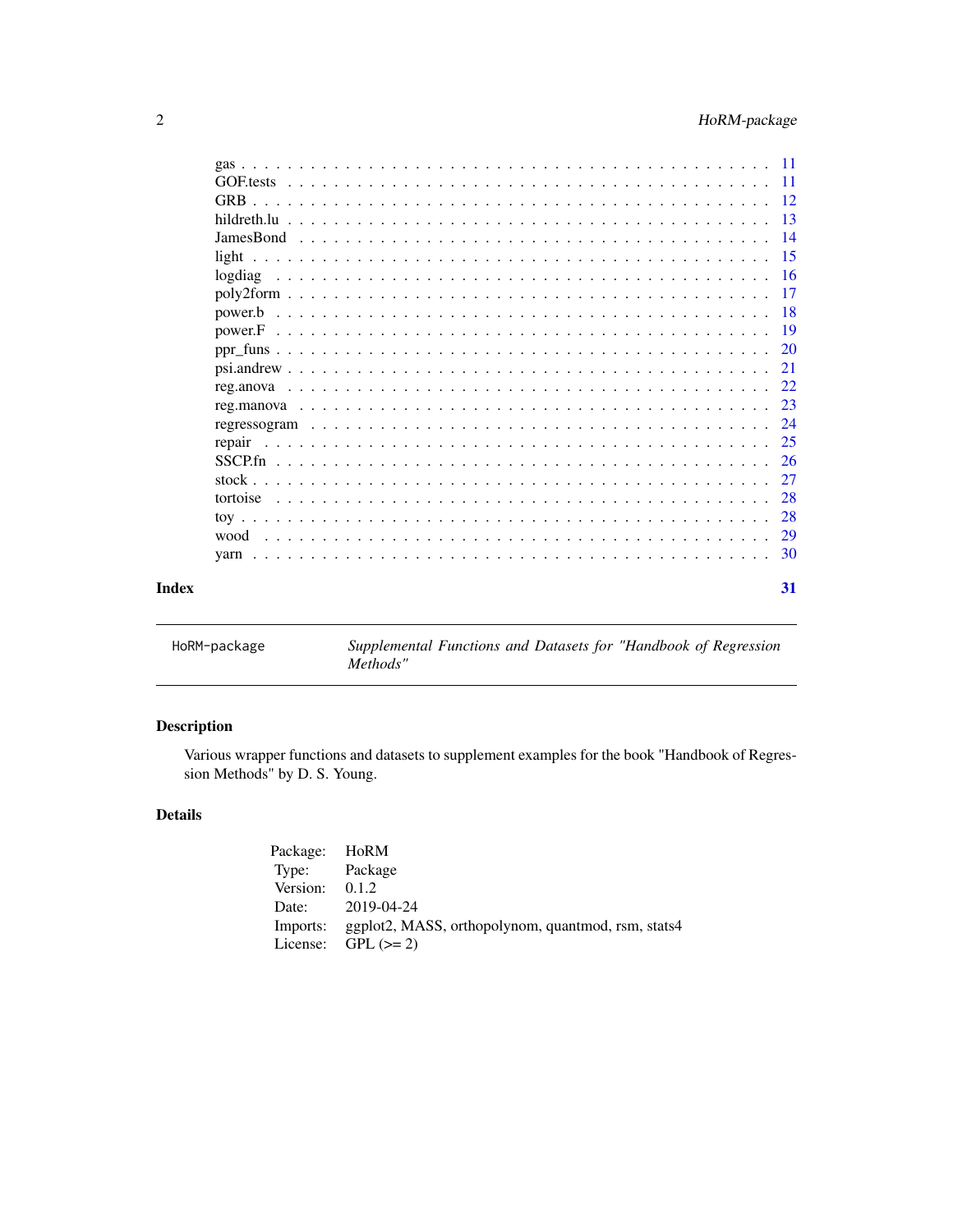#### <span id="page-2-0"></span>amit 3

#### Author(s)

Derek S. Young, Ph.D.

Maintainer: Derek S. Young <derek.young@uky.edu>

#### References

Young, D. S. (2017), *Handbook of Regression Methods*, CRC Press.

amit *Amitriptyline Dataset*

# Description

This dataset is from a study on the side effects of amitriptyline, which is a drug some physicians prescribe as an antidepressant.

# Usage

data(amit)

# Format

This data frame consists of 7 variables on 17 subjects:

- TOT The subject's total TCAD plasma level.
- AMI The amount of amitriptyline present in the TCAD plasma level.
- GEN The subject's gender, where 0 is for a male subject and 1 is for a female subject.
- AMT Amount of the drug taken at the time of overdose.
- PR The subject's PR wave measurement.
- DIAP The subject's diastolic blood pressure.
- QRS The subject's QRS wave measurement.

#### Source

Rudorfer, M. V. (1982), Cardiovascular Changes and Plasma Drug Levels After Amitriptyline Overdose, *Journal of Toxicology - Clinical Toxicology*, 19, 67–78.

# References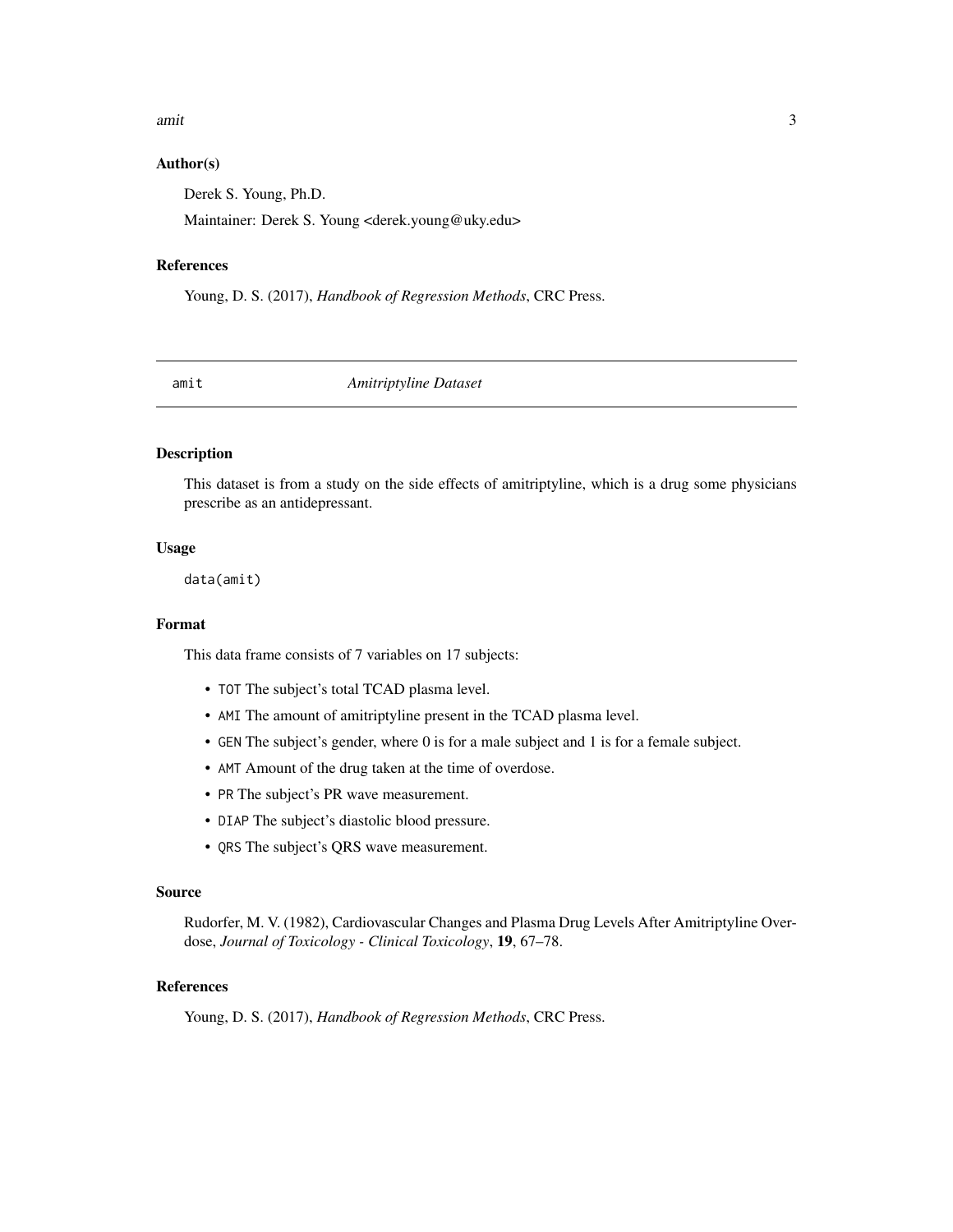<span id="page-3-0"></span>

This dataset is from a study to assess auditory differences between environmental sounds given several other factors.

#### Usage

```
data(auditory)
```
#### Format

This data frame consists of 3 variables on 20 subjects:

- pre.test The subject's pre-test score.
- gain The gain in auditory score between the pre- and post-test administration of the treatment.
- Culture A cultural status indicator of individuals, where 1 means the subject is from a "culturally-nondeprived" group and 0 means the subject is from a "culturally-deprived" group.

#### Source

Hendrix, L. J., Carter, M. W., and Scott, D. T. (1982), Covariance Analysis with Heterogeneity of Slopes in Fixed Models, *Biometrics*, 38, 226–252.

#### References

Young, D. S. (2017), *Handbook of Regression Methods*, CRC Press.

Auto *Canadian Auto Insurance Dataset*

#### Description

This dataset is from The Statistical Unit of the Canadian Underwriters' Association collated automobile insurance policies (policy years 1956 and 1957) for private passenger automobile liability for non-farmers in Canada excluding those in the province of Saskatchewan.

#### Usage

data(Auto)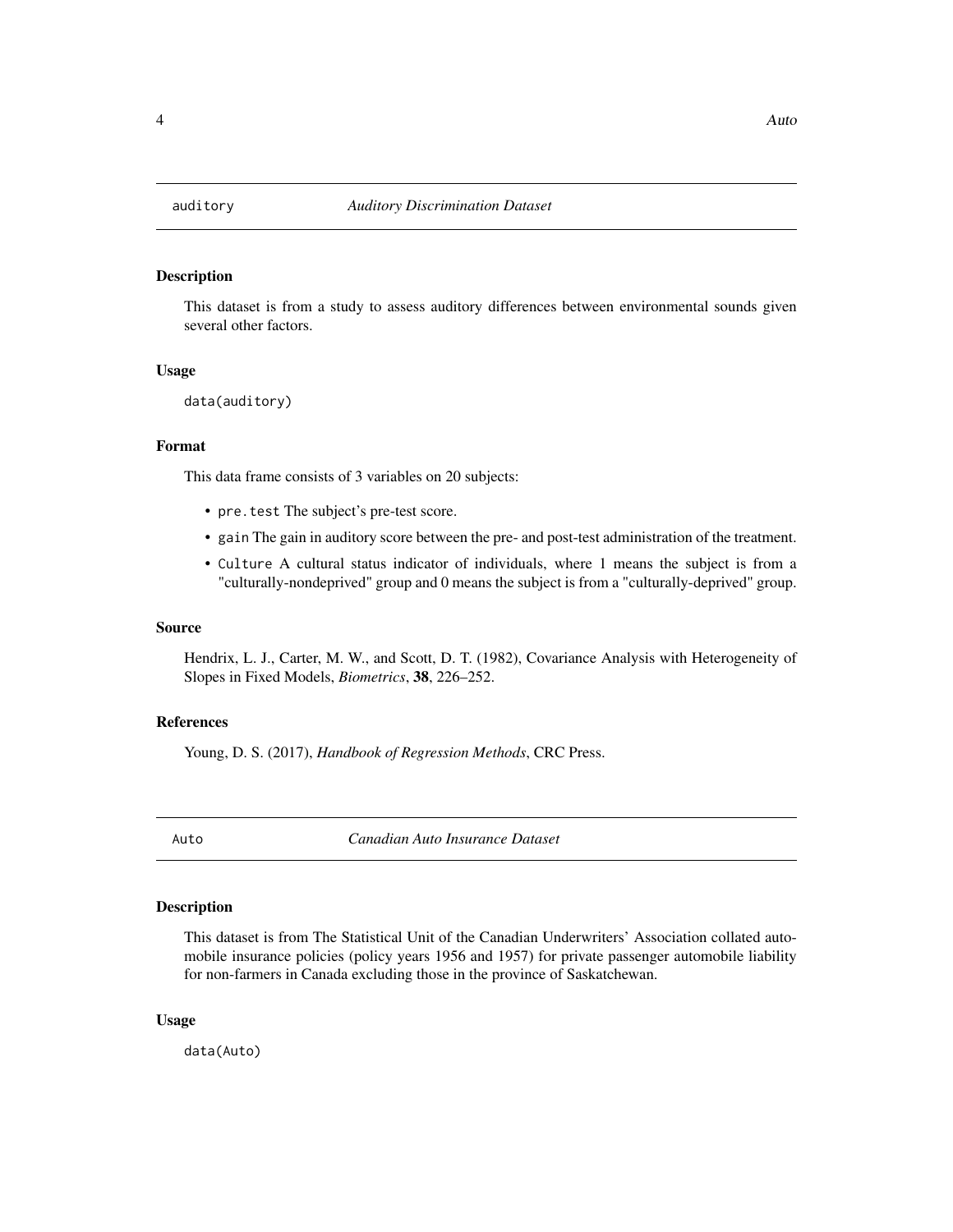#### <span id="page-4-0"></span> $BAC$  5

# Format

This data frame consists of 20 categories (rows) and 6 variables (columns):

- Merit Merit rating of policyholder.
- Class Class rating of policyholder.
- Insured Earned car years under the policy.
- Premiums Earned premium at present rates (in 1000's of Canadian dollars).
- Claims Number of claims incurred.
- Cost Incurred losses (in 1000's of Canadian dollars).

#### Source

Bailey, R. A. and Simon, L. J. (1960), Two Studies in Automobile Insurance Ratemaking, *ASTIN Bulletin*, 1, 192–217.

#### References

Young, D. S. (2017), *Handbook of Regression Methods*, CRC Press.

BAC *Blood Alcohol Concentration Dataset*

#### Description

This dataset is from a study to compare the blood alcohol concentration (BAC) of subjects using two different methods.

#### Usage

data(BAC)

#### Format

This data frame consists of 2 variables measured on 15 subjects:

- breath BAC obtained using the Breathalyzer Model 5000.
- labtest BAC based on a breath estimate in a laboratory.

#### Source

Krishnamoorthy, K., Kulkarni, P. M., and Mathew, T. (2001), Multiple Use One-Sided Hypotheses Testing in Univariate Linear Calibration, *Journal of Statistical Planning and Inference*, 93, 211– 223.

#### References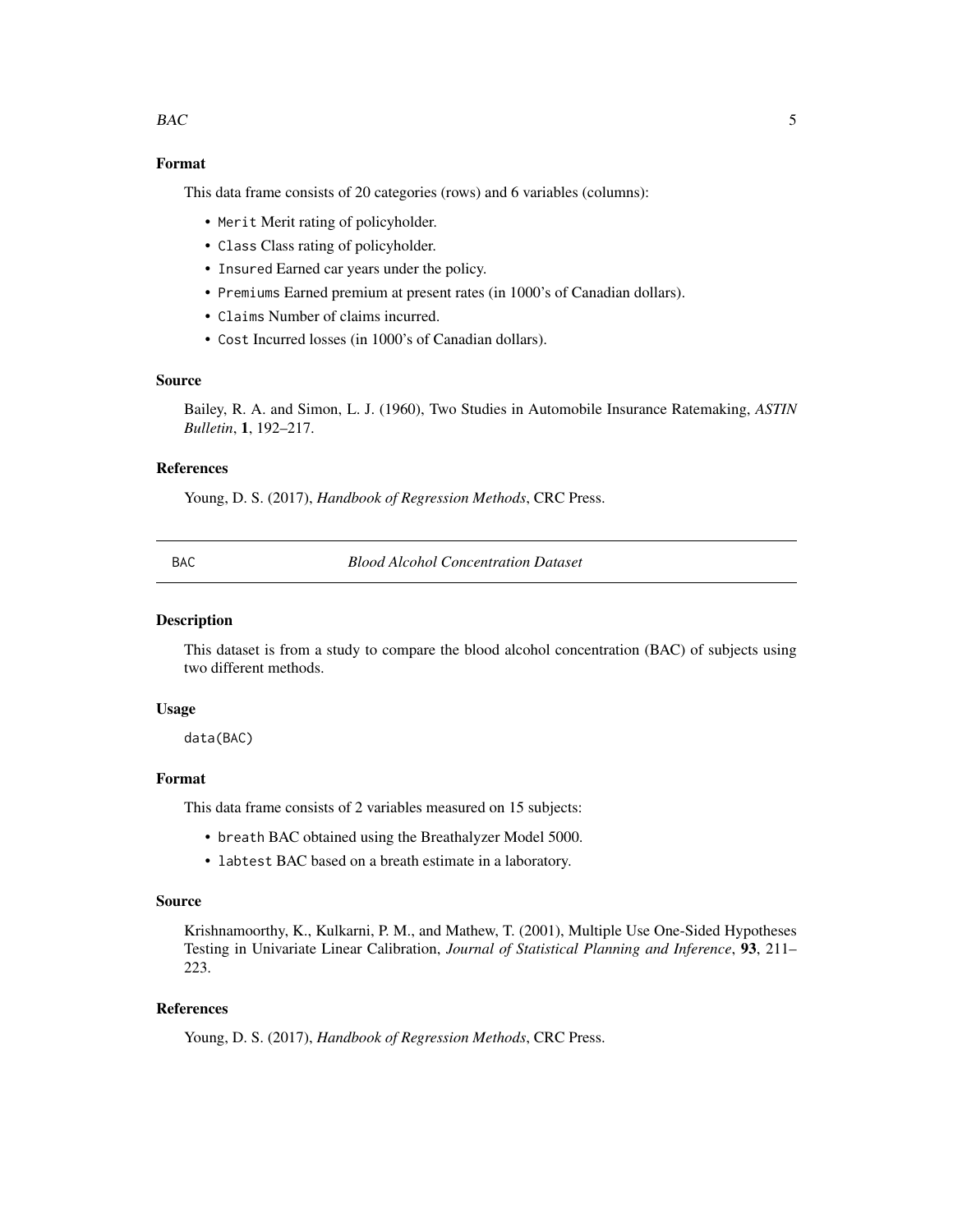<span id="page-5-0"></span>

This dataset is from an experiment concerning the effect on taste of various cheese additives.

#### Usage

data(cheese)

#### Format

This data frame (36 rows by 3 columns) is a tabulation of the responses by 208 subjects to 4 different cheeses:

- Cheese The cheese additive used (four levels labeled A, B, C, and D).
- Response The response based on the 9-point hedonic scale.
- N The number of subjects who responded according to the value in Response for the cheese additive in Cheese.

#### Source

McCullagh, P. and Nelder, J. A. (1989), *Generalized Linear Models*, CRC Press.

#### References

Young, D. S. (2017), *Handbook of Regression Methods*, CRC Press.

chem *Odor Dataset*

#### Description

This dataset is from an experiment that was designed to determine the effects of three factors in reducing the unpleasant odor in a chemical product being sold for household use.

#### Usage

data(chem)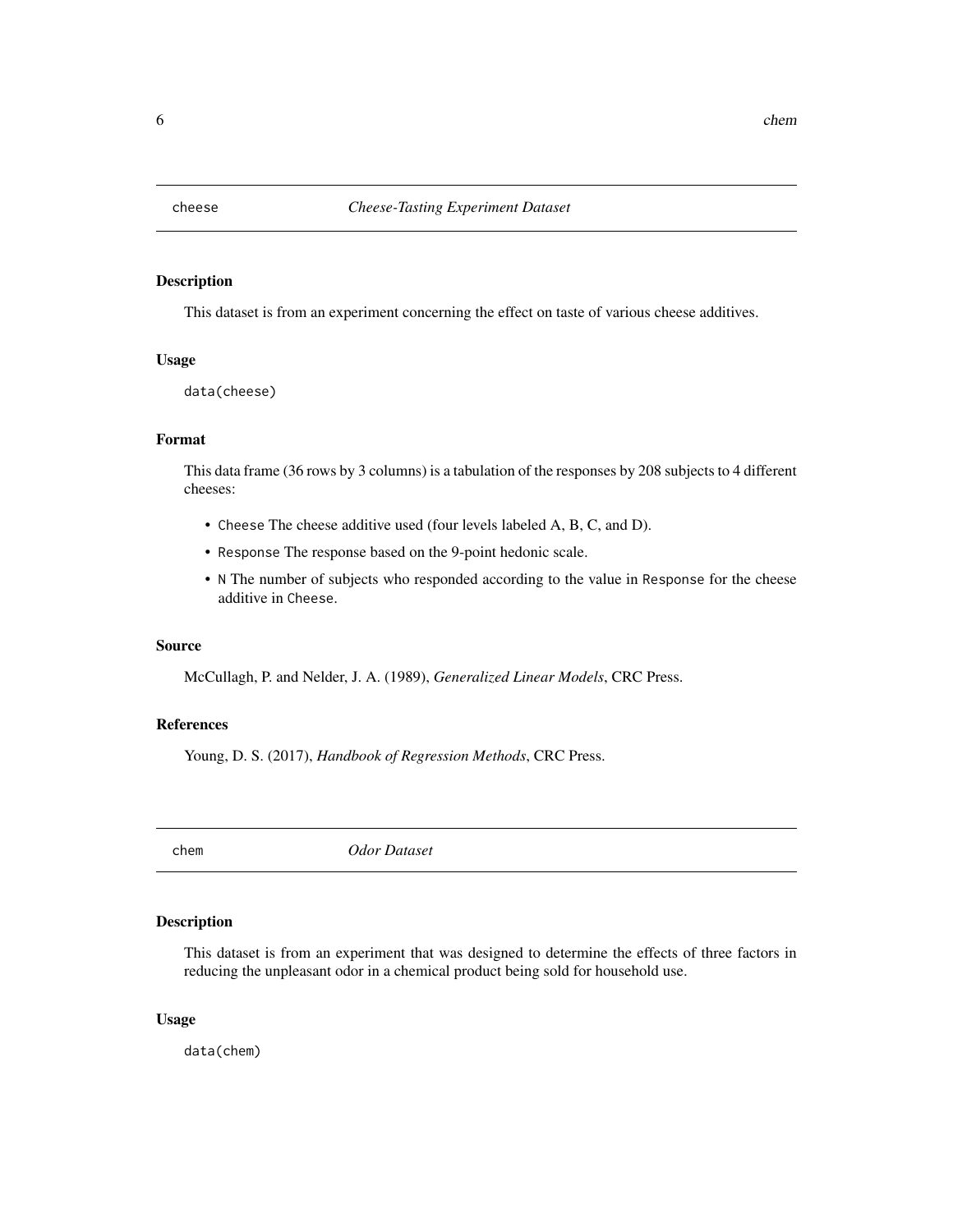#### <span id="page-6-0"></span>compasst 7 and 2012 12:30 and 2012 12:30 and 2012 12:30 and 2012 12:30 and 2012 12:30 and 2013 12:30 and 2013

# Format

This data frame consists of 4 variables (stored in coded form) at 15 design points:

- odor A measure of the chemical's odor.
- temp Temperature at time of measurement uncoded units are 40, 80, and 120.
- ratio Gas-liquid ratio uncoded units are 0.3, 0.5, and 0.7.
- height Packing height uncoded units are 2, 4, and 6.

#### Source

John, P. W. (1971), *Statistical Design and Analysis of Experiments*, MacMillan Company.

# References

Young, D. S. (2017), *Handbook of Regression Methods*, CRC Press.

compasst *Computer-Assisted Learning Dataset*

# Description

This dataset is from a study of computer-assisted learning by students in an effort to assess the cost of computer time.

#### Usage

data(compasst)

#### Format

This data frame consists of 2 variables measured on 12 students:

- num.responses Total number of responses in completing a lesson.
- cost Cost of the computer time (in cents).

#### Source

Kutner, M. H., Nachtsheim, C. J., Neter, J., and Li, W. (2005) *Applied Linear Statistical Models, Fifth Edition*, McGraw-Hill/Irwin.

# References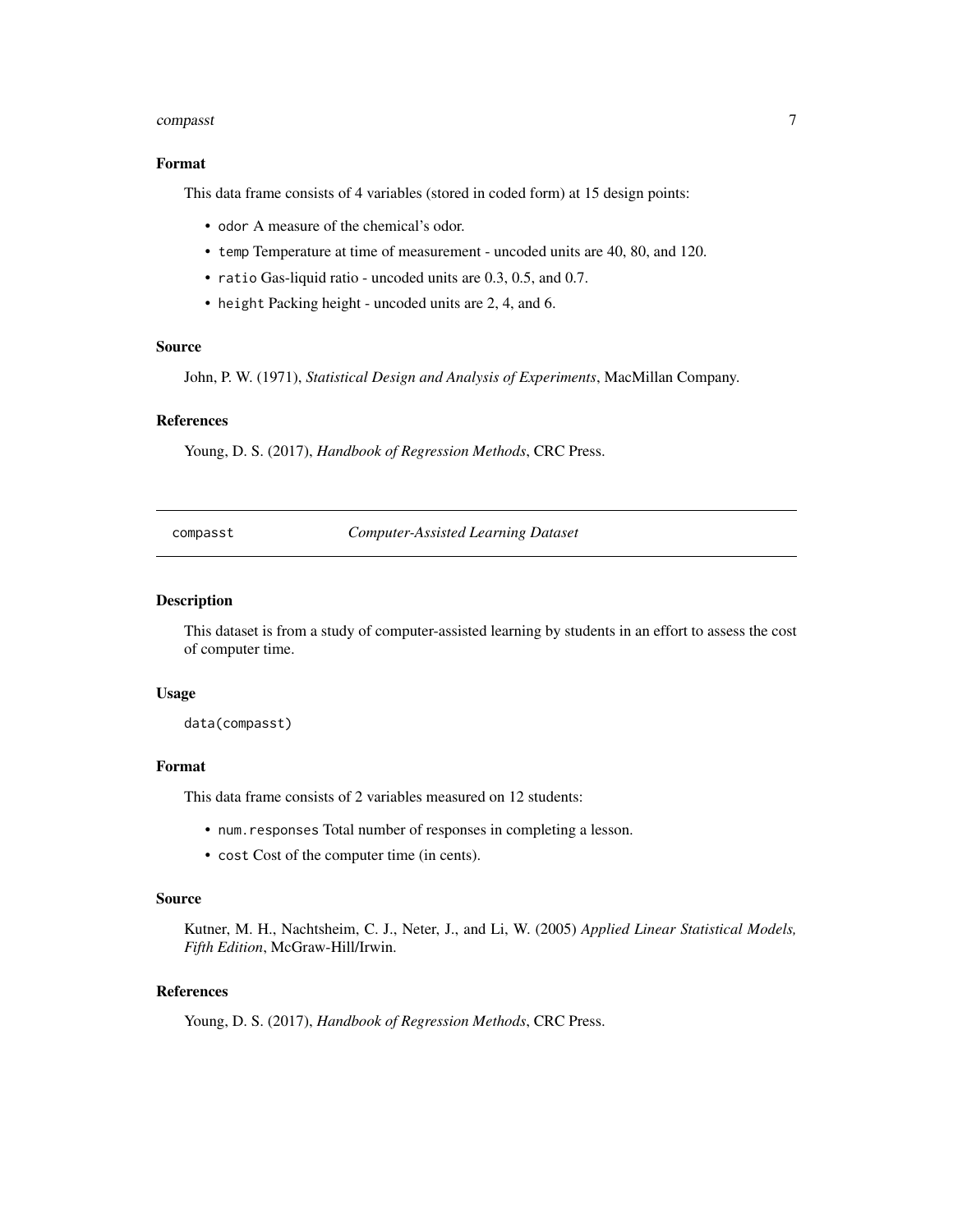<span id="page-7-0"></span>

This dataset is from marketing research on the sales of crackers for a particular company.

#### Usage

data(cracker)

# Format

This data frame consists of 15 stores, each receiving a particular promotional strategy, with the following 4 variables (columns):

- treat An indicator for which of the three marketing strategies (treatment) was employed.
- store The store number within the particular treatment.
- y The number of cases of the crackers sold during the promotional period.
- x The store's cracker sales during the preceding sales period.

#### Source

Kutner, M. H., Nachtsheim, C. J., Neter, J., and Li, W. (2005) *Applied Linear Statistical Models, Fifth Edition*, McGraw-Hill/Irwin.

# References

Young, D. S. (2017), *Handbook of Regression Methods*, CRC Press.

credloss *Credit Loss Dataset*

# Description

This dataset consists of credit portfolio loss data that were extracted from the Altman-NYU Salomon Center Corporate Bond Default Database for the years 1982 through 2005.

# Usage

data(credloss)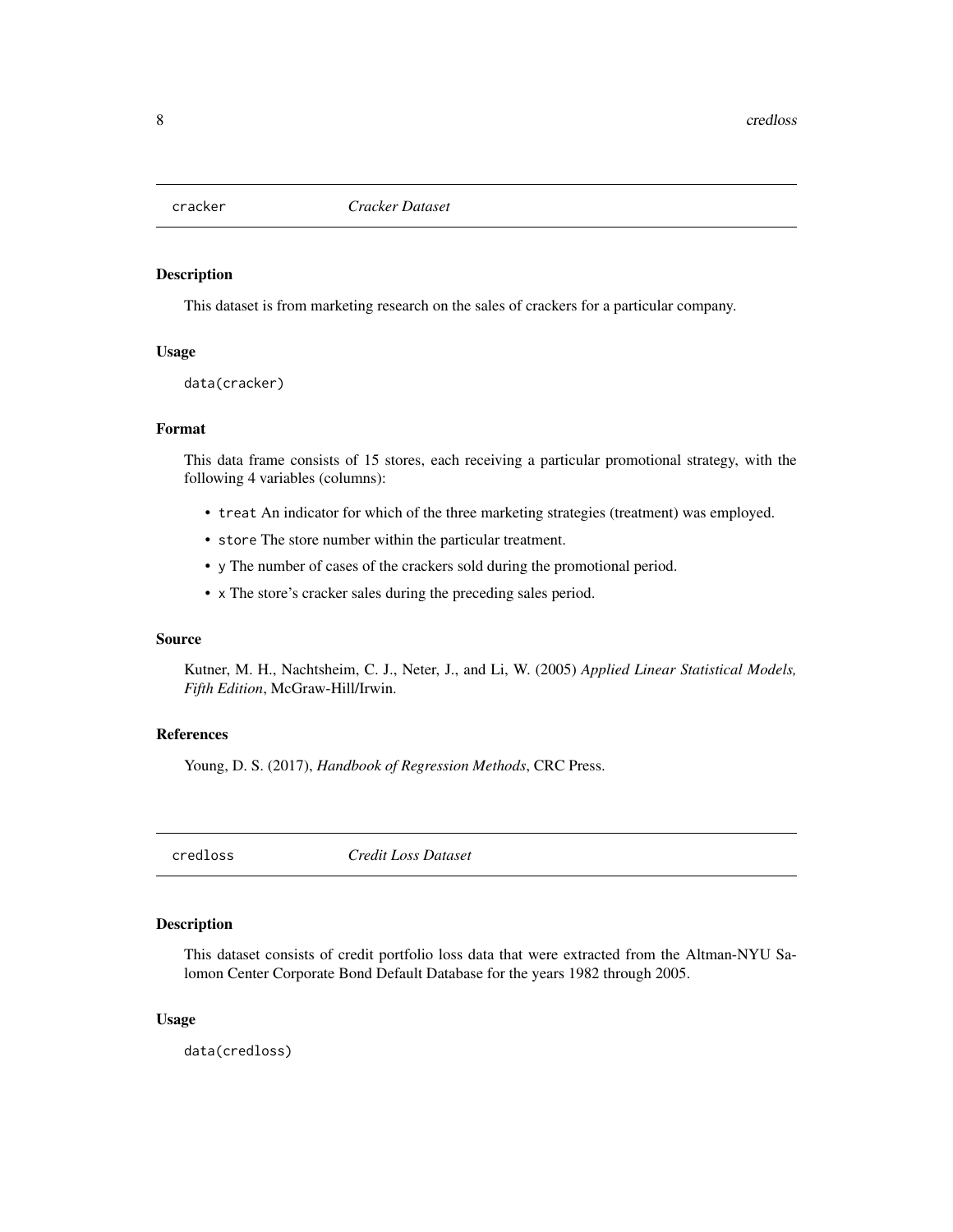#### <span id="page-8-0"></span>fiber 9

# Format

This data frame consists of 5 variables over 24 years:

- year The year the statistics were collected.
- PD The probability of default.
- defs The number of defaults.
- LGD.mean The mean loss given default.
- LGD.vol A loss given default volatility measure.

# Source

Bruche, M. and Gonzalez-Aguado, C. (2010), Recovery Rates, Default Probabilities, and the Credit Cycle, *Journal of Banking and Finance*, 34, 754–764.

# References

Young, D. S. (2017), *Handbook of Regression Methods*, CRC Press.

fiber *Fiber Strength Dataset*

# Description

This dataset is from a study about the strength of a particular type of fiber based on the amount of pressure applied.

#### Usage

data(fiber)

# Format

This data frame consists of 30 samples with the following 2 variables measured:

- pressure The amount of water pressure applied (measured in bars); the unique levels are 60, 80, 100, 120, 150, and 200.
- tensile The tensile strength of fiber (measured in N/5 cm).

#### Source

Ndaro, M. S., Jin, X.-Y., Chen, T., and Yu, C.-W. (2007), Splitting of Islands-in-the-Sea Fibers (PA6/COPET) During Hydroentangling of Nonwovens, *Journal of Engineered Fibers and Fabrics*, 2, 1–9.

# References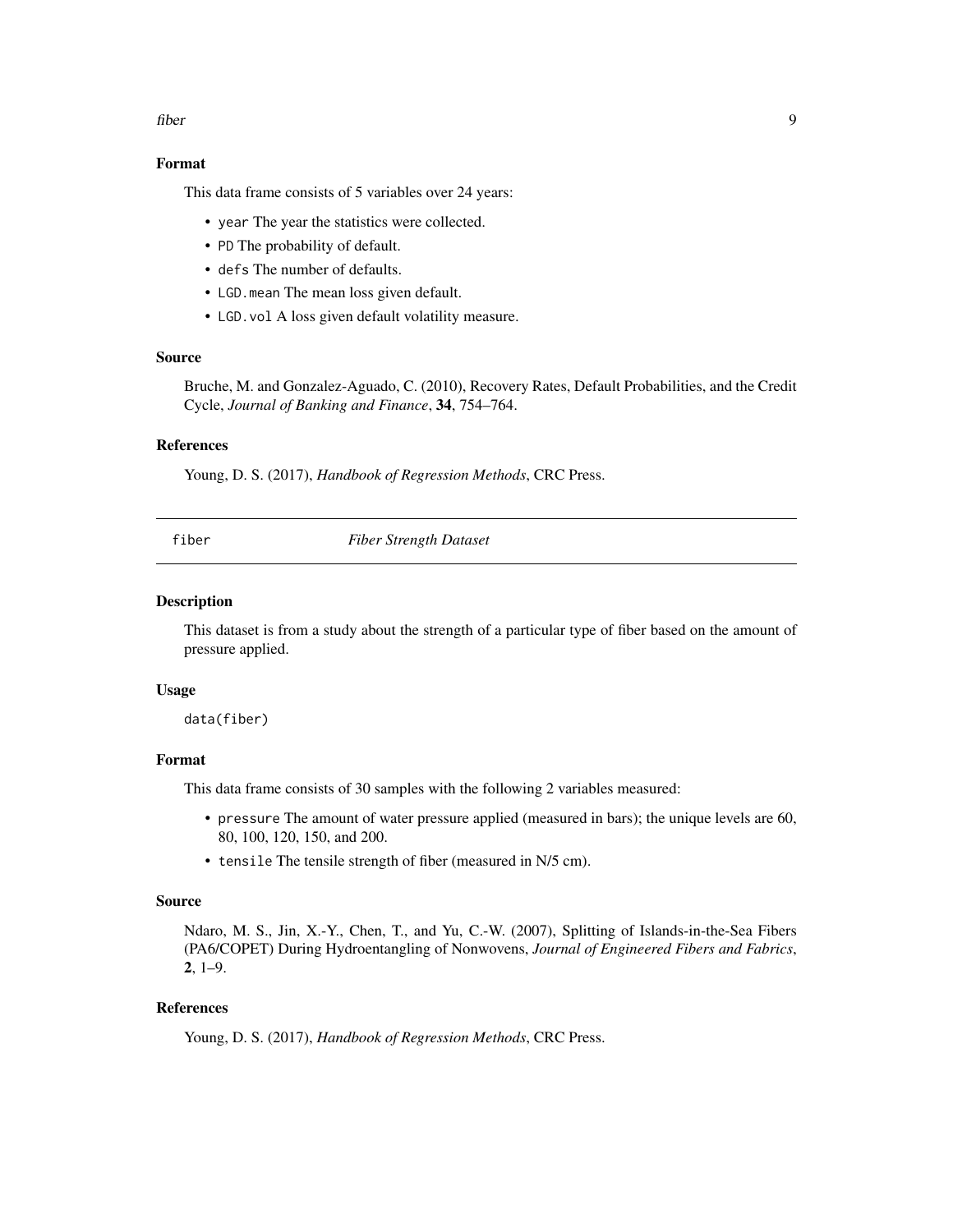This dataset is from a study on the effects of temperature on development of the common fruit fly.

#### Usage

data(fly)

# Format

This data frame consists of 23 batches with the following 8 variables measured:

- temp The experimental temperature (in degrees Celsius).
- exp.no The experiment number.
- duration The mean duration of the embryonic period (in hours).
- dur.var The standard deviation of the duration of the recorded embryonic period.
- batch The number of eggs in each batch.
- batch.sd The standard deviation of the number of eggs in each batch.
- egg.temp The temperature in which the eggs were laid (in degrees Celsius).
- egg.dur The duration the eggs remained in the given conditions (in hours).

# Source

Powsner, L. (1935), The Effects of Temperature on the Durations of the Developmental Stages of *Drosophila Melanogaster*, *Physiological Zoology*, 8, 474–520.

#### References

McCullagh, P. and Nelder, J. A. (1989), *Generalized Linear Models*, CRC Press. Young, D. S. (2017), *Handbook of Regression Methods*, CRC Press.

<span id="page-9-0"></span>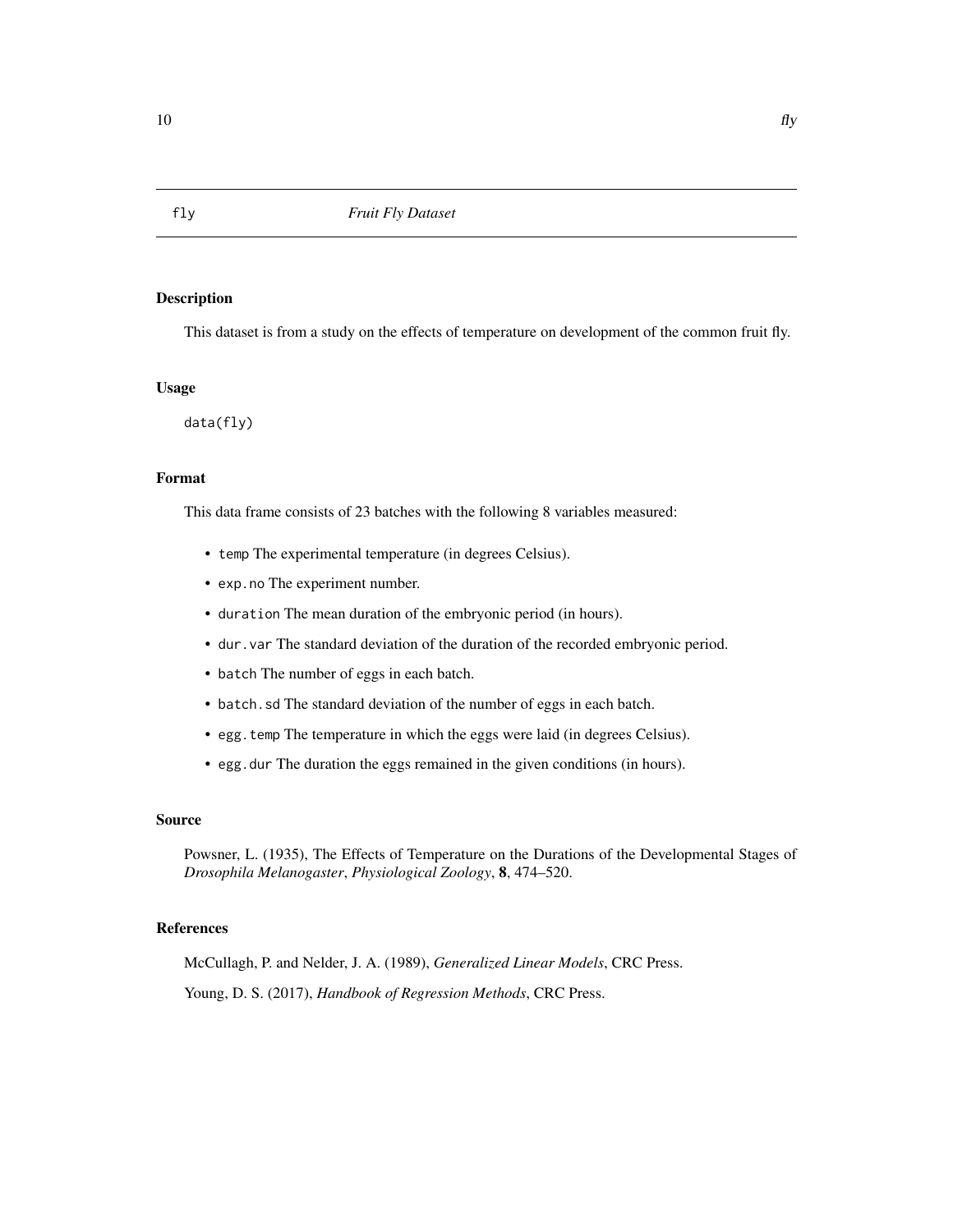This dataset is of the monthly observations of spot prices for natural gas from January 1988 to October 1991 for the states of Louisiana and Oklahoma.

#### Usage

data(gas)

# Format

This data frame consists of a total of 46 (monthly) observations of spot prices for the 2 states stated above:

- OK Oklahoma spot prices for natural gas (dollars per million British thermal units).
- LA Louisiana spot prices for natural gas (dollars per million British thermal units).

#### Source

Wei, W. W. S. (2005), *Time Series Analysis: Univariate and Multivariate Methods*, Pearson.

# References

Young, D. S. (2017), *Handbook of Regression Methods*, CRC Press.

GOF.tests *Summary of Goodness-of-Fit Tests*

# Description

A function that reports the Pearson statistic, the deviance statistic, and their respective p-values for goodness-of-fit testing based on a linear regression fit (lm) or a generalized linear regression fit  $(glm)$ .

#### Usage

GOF.tests(out)

#### Arguments

out An object of class lm or glm.

<span id="page-10-0"></span> $gas$  11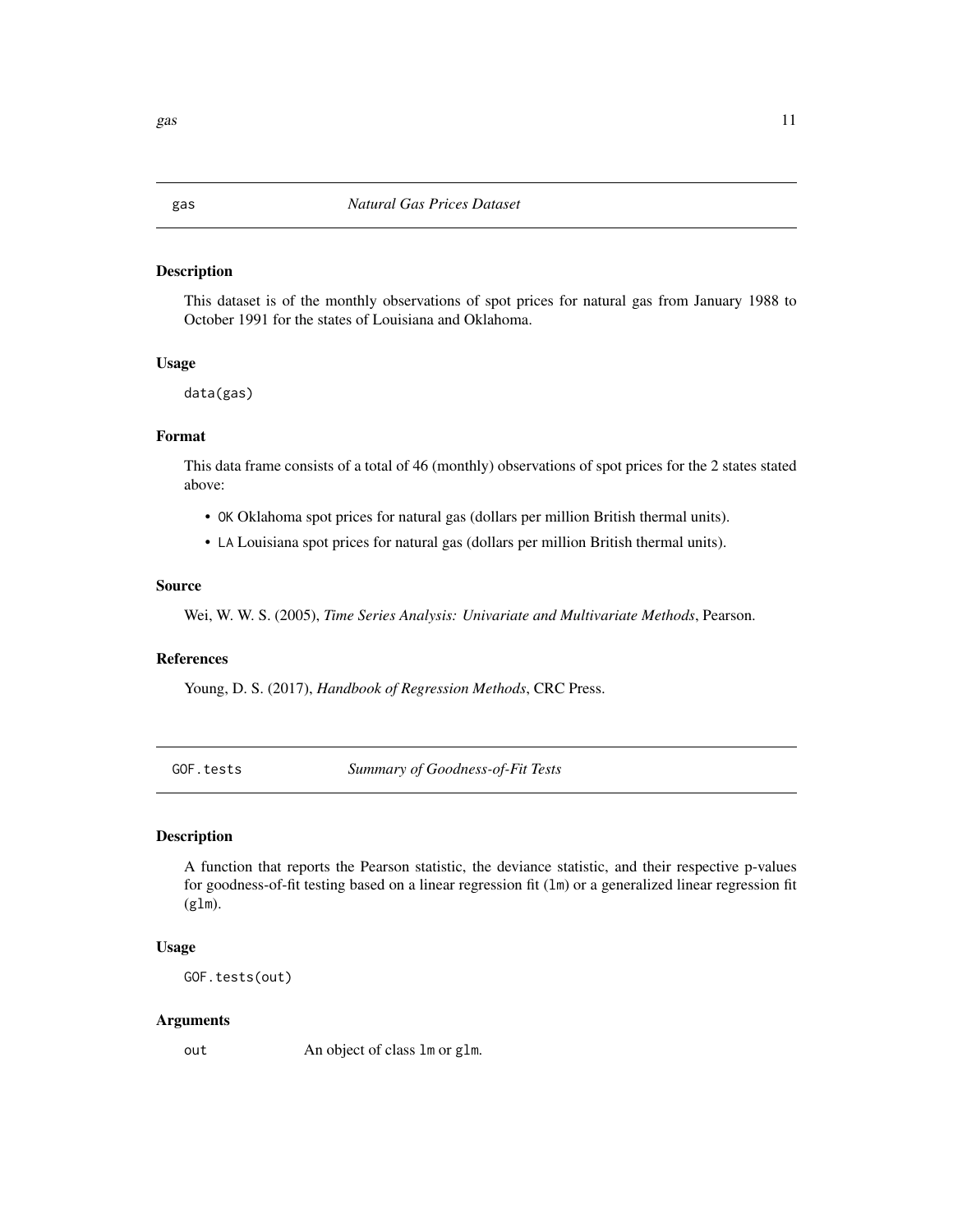# <span id="page-11-0"></span>Value

GOF.tests returns a data frame with rows corresponding to the goodness-of-fit test and columns corresponding to the respective test statistic and p-value.

#### References

Young, D. S. (2017), *Handbook of Regression Methods*, CRC Press.

# See Also

[glm](#page-0-0), [lm](#page-0-0)

# Examples

## Goodness-of-fit tests for the logistic regression fit to the ## menarche dataset. data(menarche, package = "MASS")  $glm.out = glm(clind(Menarche, Total - Menarche) ~ Age,$ family = binomial, data = menarche) GOF.tests(glm.out)

GRB *Gamma-Ray Burst Dataset*

#### Description

This dataset consists of measurements on gamma-ray bursts, which are short, intense flashes of gamma-ray radiation that occur at (seemingly) random times and locations in space.

#### Usage

data(GRB)

# Format

This data frame consists of 63 measurements of the following 2 variables:

- TIME Time of measurement (in seconds).
- FLUX X-ray flux measurement (in units of  $10^{\circ}$ (-11) erg/cm2/s, 2-10 keV).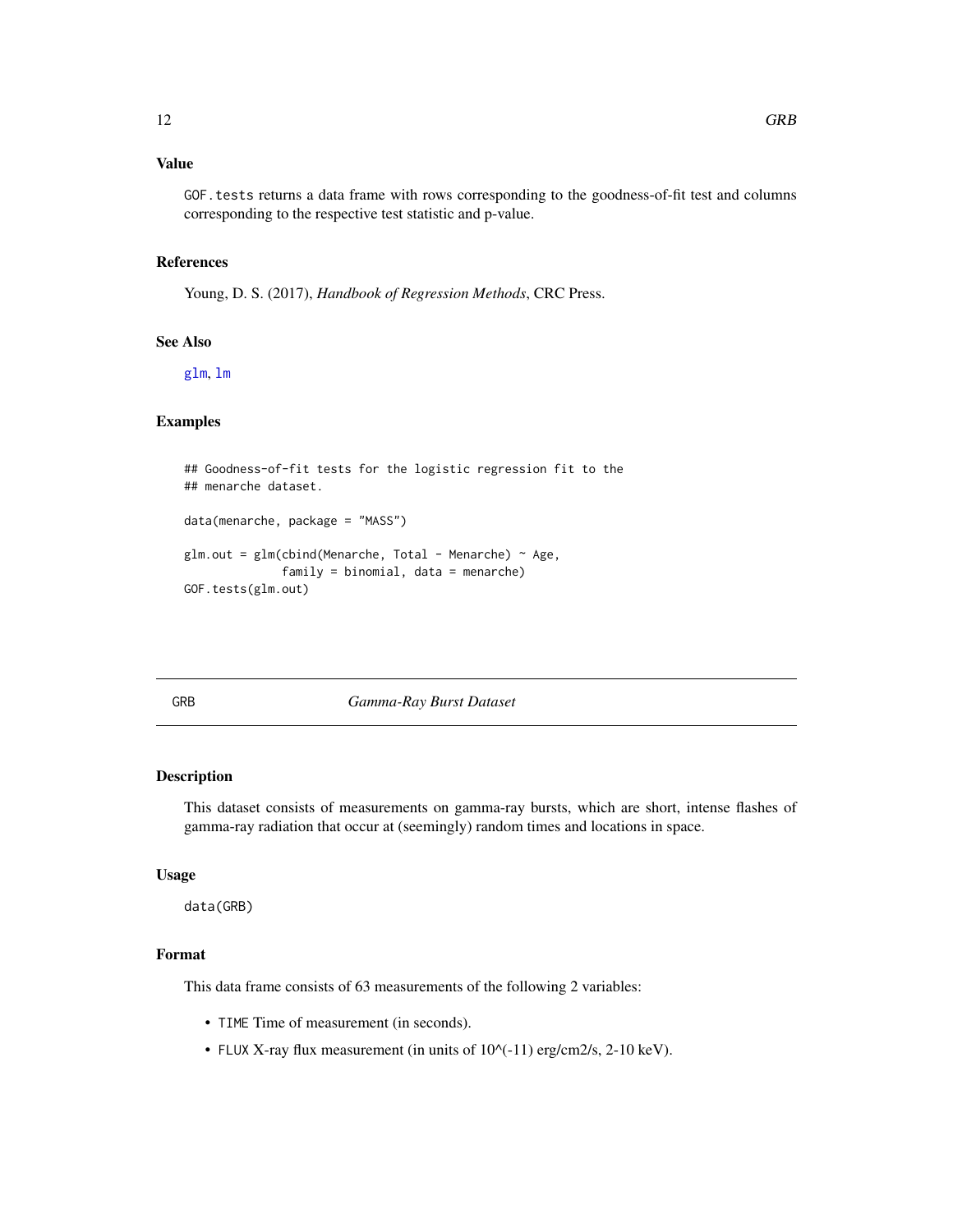#### <span id="page-12-0"></span>hildreth.lu **13**

#### Source

Blustin, A. J., Band, D., Barthelmy, S., Boyd, P., Capalbi, M., Holland, S. T., Marshall, F. E., Mason, K. O., Perri, M., Poole, T., Roming, P., Rosen, S., Schady, P., Still, M., Zhang, B., Angelini, L., Barbier, L., Beardmore, A., Breeveld, A., Burrows, D. N., Cummings, J. R., Canizzo, J., Campana, S., Chester M. M., Chincarini, G., Cominsky, L. R., Cucchiara, A., de Pasquale, M., Fenimore, E. E., Gehrels, N., Giommi, P., Goad, M., Gronwall, C., Grupe, D., Hill, J. E., Hinshaw, D., Hunsberger, S., Hurley K. C., Ivanushkina, M., Kennea, J. A., Krimm, H. A., Kumar, P., Landsman, W., La Parola, V., Markwardt, C. B., McGowan, K., Meszaros, P., Mineo, T., Moretti, A., Morgan, A., Nousek, J., O'Brien, P. T., Osborne, J. P., Page, K., Page, M. J., Palmer, D. M., Parsons, A. M., Rhoads, J., Romano, P., Sakamoto, T., Sato, G., Tagliaferri, G., Tueller, J., Wells, A. A. and White, N. E. (2006), Swift Panchromatic Observations of the Bright Gamma-Ray Burst GRB 050525a, *The Astrophysical Journal*, 637, 901–913.

#### References

Young, D. S. (2017), *Handbook of Regression Methods*, CRC Press.

hildreth.lu *Hildreth-Lu Procedure*

#### **Description**

Returns the linear regression fit for a given level of rho using the Hildreth-Lu procedure.

#### Usage

hildreth.lu(y, x, rho)

#### Arguments

|     | A vector of response values.                                                        |
|-----|-------------------------------------------------------------------------------------|
| X   | A vector of predictor values. Must be the same length as y.                         |
| rho | A value for the correlation assumed for the autoregressive structure of the errors. |

#### Value

hildreth. Lu returns an object of class 1m using the transformed quantities calculated for the Hildreth-Lu procedure.

# References

Hildreth, C. and Lu, J. Y. (1960), Demand Relations with Autocorrelated Disturbances, *Technical Bulletin 276*, Michigan State University Agricultural Experiment Station.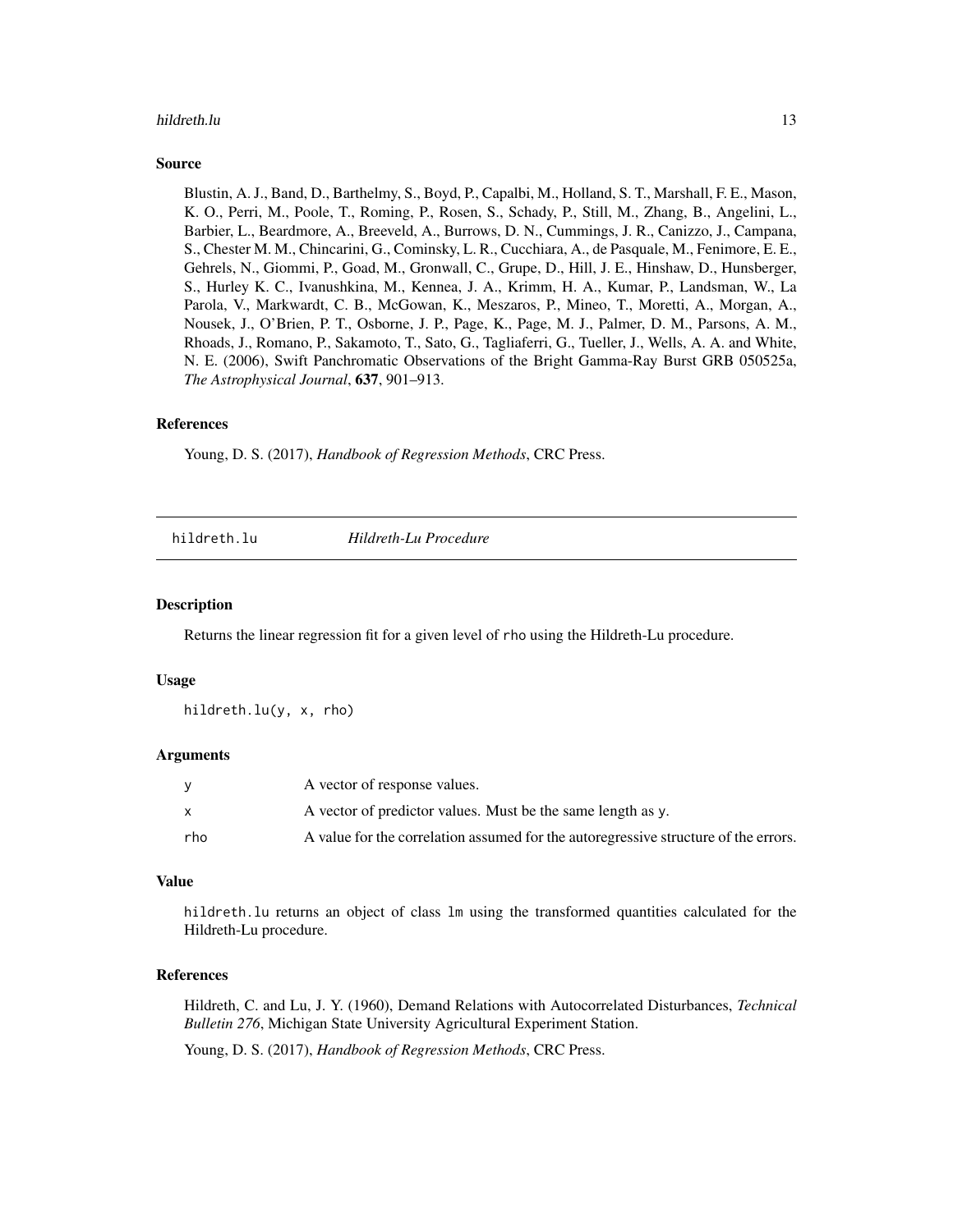<span id="page-13-0"></span>See Also

[lm](#page-0-0)

#### Examples

## Example using the natural gas dataset.

```
data(gas)
out.1 <- hildreth.lu(y = gas$OK, x = gas$LA, rho = 0.1)
out.2 <- hildreth.lu(y = gas$OK, x = gas$LA, rho = 0.5)
out.1
out.2
```
JamesBond *James Bond Dataset*

#### Description

This dataset consists of various metrics pertaining to the officially-produced *James Bond* films.

#### Usage

data(JamesBond)

# Format

This data frame consists of 18 variables measured on the 24 films:

- Year Year of the film's theatrical release.
- Movie Title of the movie.
- Bond Actor who played James Bond.
- US\_Gross The film's U.S. growth (in 1000's of U.S. dollars).
- US\_Adj The film's 2013-adjusted U.S. growth (in 1000's of U.S. dollars).
- World\_Gross The film's worldwide growth (in 1000's of U.S. dollars).
- World\_Adj The film's 2013-adjusted worldwide growth (in 1000's of U.S. dollars).
- Budget The film's budget (in 1000's of U.S. dollars).
- Budget\_Adj The film's 2013-adjusted budget (in 1000's of U.S. dollars).
- Film\_Length Length of the theatrical release.
- Avg\_User\_IMDB The average user rating on IMDB (www.imdb.com).
- Avg\_User\_Rtn\_Tom The average user rating on Rotten Tomatoes (www.rottentomatoes.com).
- Conquests The number of "conquests" by Bond in the film.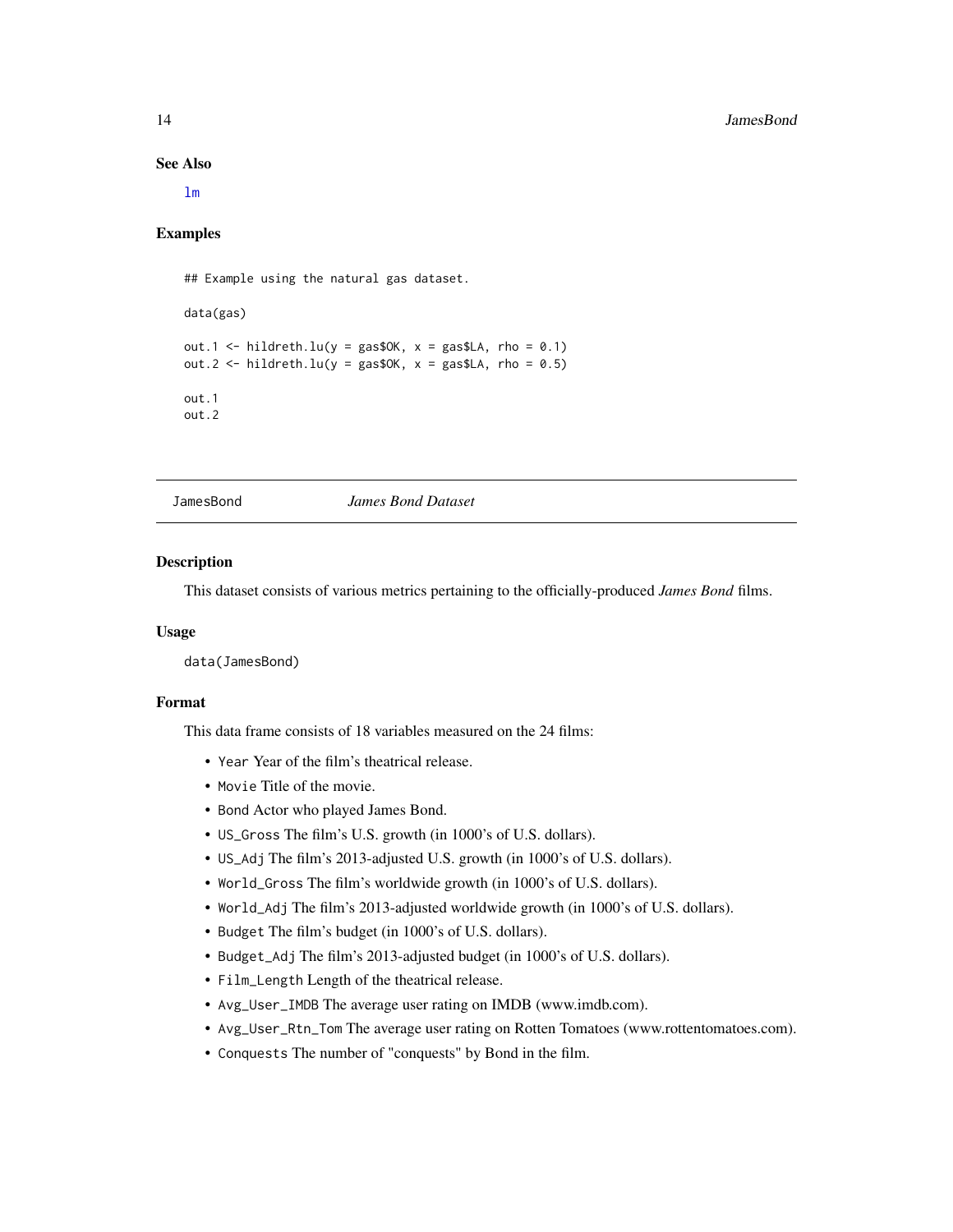- <span id="page-14-0"></span>• Martinis The number of martinis Bond drank in the film.
- BJB The number of times Bond stated "Bond. James Bond." in the movie.
- Kills\_Bond The number of people killed by Bond.
- Kills\_Others The number of people killed in the film by people other than Bond.
- Top\_100 An indicator where a value of 1 means the title song within the top 100 on the UK Singles Chart and the U.S. Billboard Hot 100 and a value of 0 means it did not.

#### Source

Young, D. S. (2014), Bond. James Bond. A Statistical Look at Cinema's Most Famous Spy, *Chance*, 27, 21–27.

# References

Young, D. S. (2017), *Handbook of Regression Methods*, CRC Press.

light *Light Dataset*

# Description

This dataset is from an experiment where light was transmitted through a chemical solution and an optical reading was recorded.

#### Usage

data(light)

#### Format

This data frame consists of 2 variables measured on 12 different instances:

- reading The optical reading.
- concentration The concentration of the chemical.

#### Source

Graybill, F. A. and Iyer, H. K. (1994), *Regression Analysis: Concepts and Applications*, Duxbury Press.

# References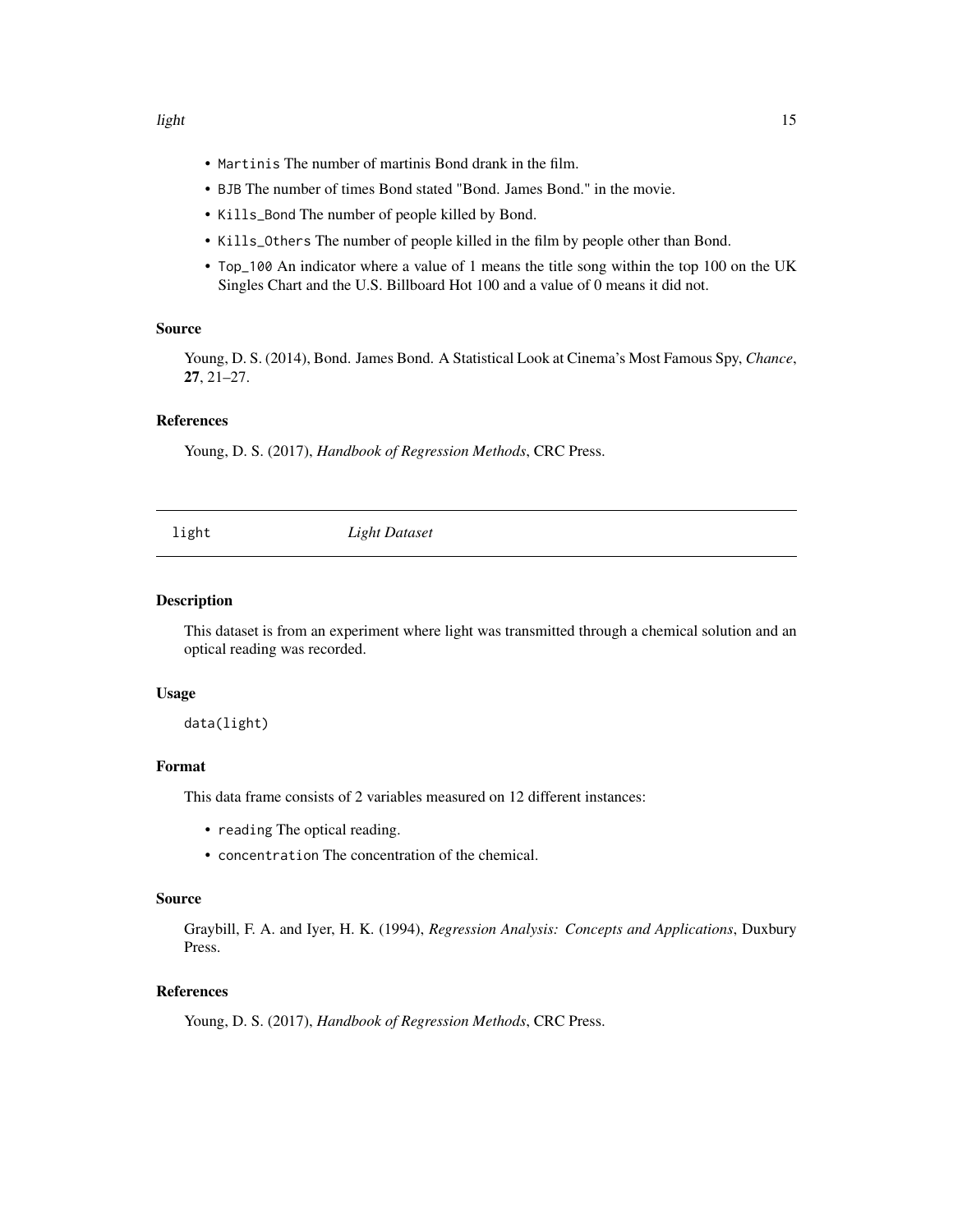<span id="page-15-0"></span>

A function for computing various residual-based and influence-based quantities from a linear regression fit using lm or a generalized linear regression fit using glm.

# Usage

logdiag(out)

# Arguments

out An object of class lm or glm.

# Value

logdiag returns a data frame with the following columns:

| r.i          | The raw residuals.                                                            |
|--------------|-------------------------------------------------------------------------------|
| p.i          | The Pearson residuals.                                                        |
| d.i          | The deviance residuals.                                                       |
| stud.r.i     | The Studentized raw residuals.                                                |
| stud.p.i     | The Studentized Pearson residuals.                                            |
| stud.d.i     | The Studentized deviance residuals.                                           |
| h.ii         | The leverage values.                                                          |
| C.i          | The Cook's distance value.                                                    |
| C.i.bar      | The average Cook's distance value when omitting observation i.                |
| <b>DFDEV</b> | The change in the deviance statistic when omitting observation i.             |
| DFCHI        | The change in the Pearson's chi-square statistic when omitting observation i. |
| fit          | The estimated response (fitted) values.                                       |

# References

Young, D. S. (2017), *Handbook of Regression Methods*, CRC Press.

# See Also

[glm](#page-0-0), [lm](#page-0-0)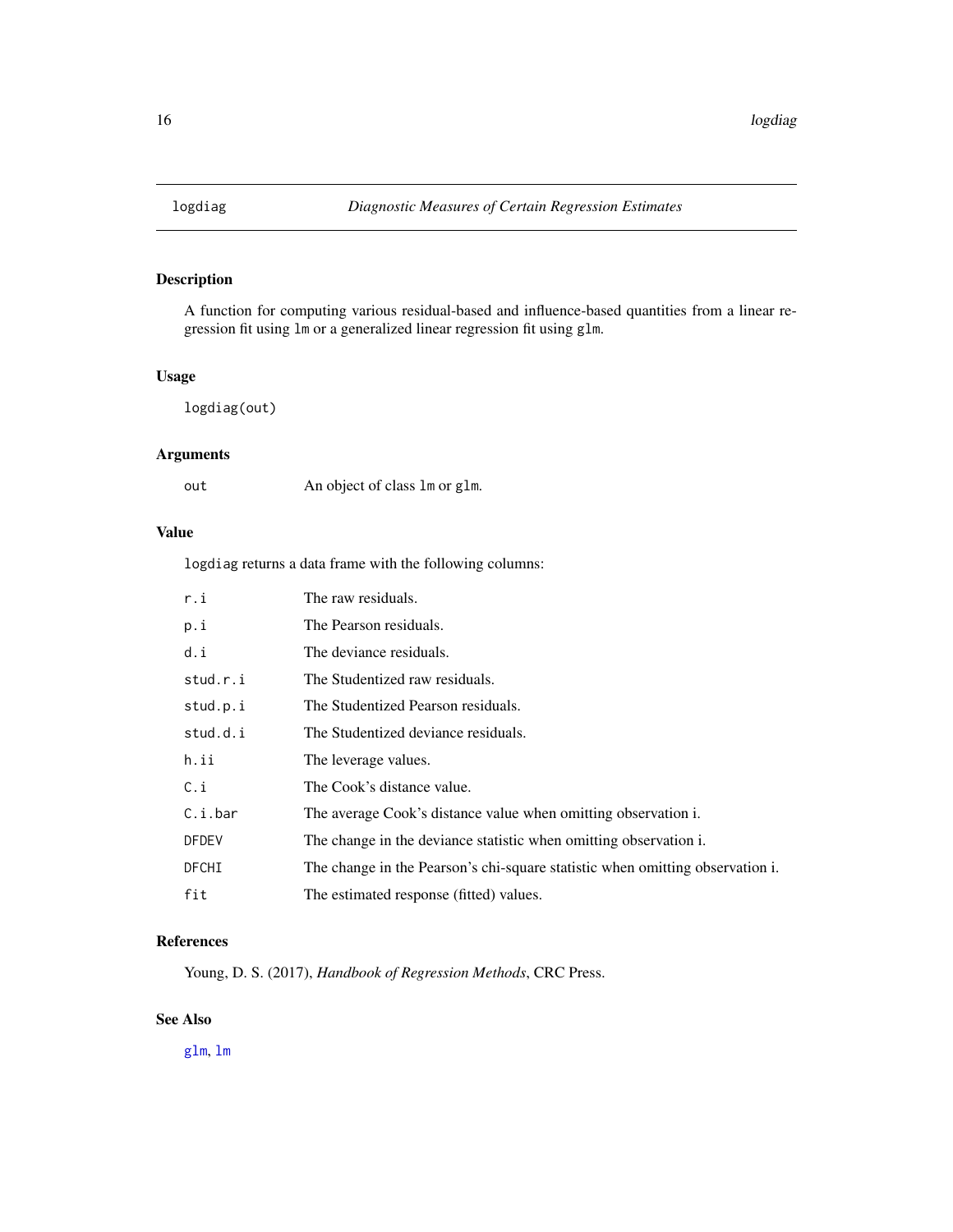# <span id="page-16-0"></span>poly2form 17

# Examples

```
## Diagnostic summaries for the logistic regression fit to the
## menarche dataset.
data(menarche, package = "MASS")
glm.out = glm(cbind(Menarche, Total - Menarche) ~ Age,
              family = binomial, data = menarche)
logdiag(glm.out)
```
# poly2form *Expands Design Matrix Based on Polynomials*

# Description

This function takes a list of objects having class polynomial, evaluates each polynomial as a function of x, then returns the results in a matrix.

## Usage

poly2form(poly.out, x)

# Arguments

| poly.out | A list whose objects are of class polynomial.                                |
|----------|------------------------------------------------------------------------------|
|          | A vector of values for which each polynomial in poly out is to be evaluated. |

# Value

poly.out returns a matrix whose columns are the evaluation of each polynomial in poly.out using x.

# References

Young, D. S. (2017), *Handbook of Regression Methods*, CRC Press.

# See Also

[legendre.polynomials](#page-0-0)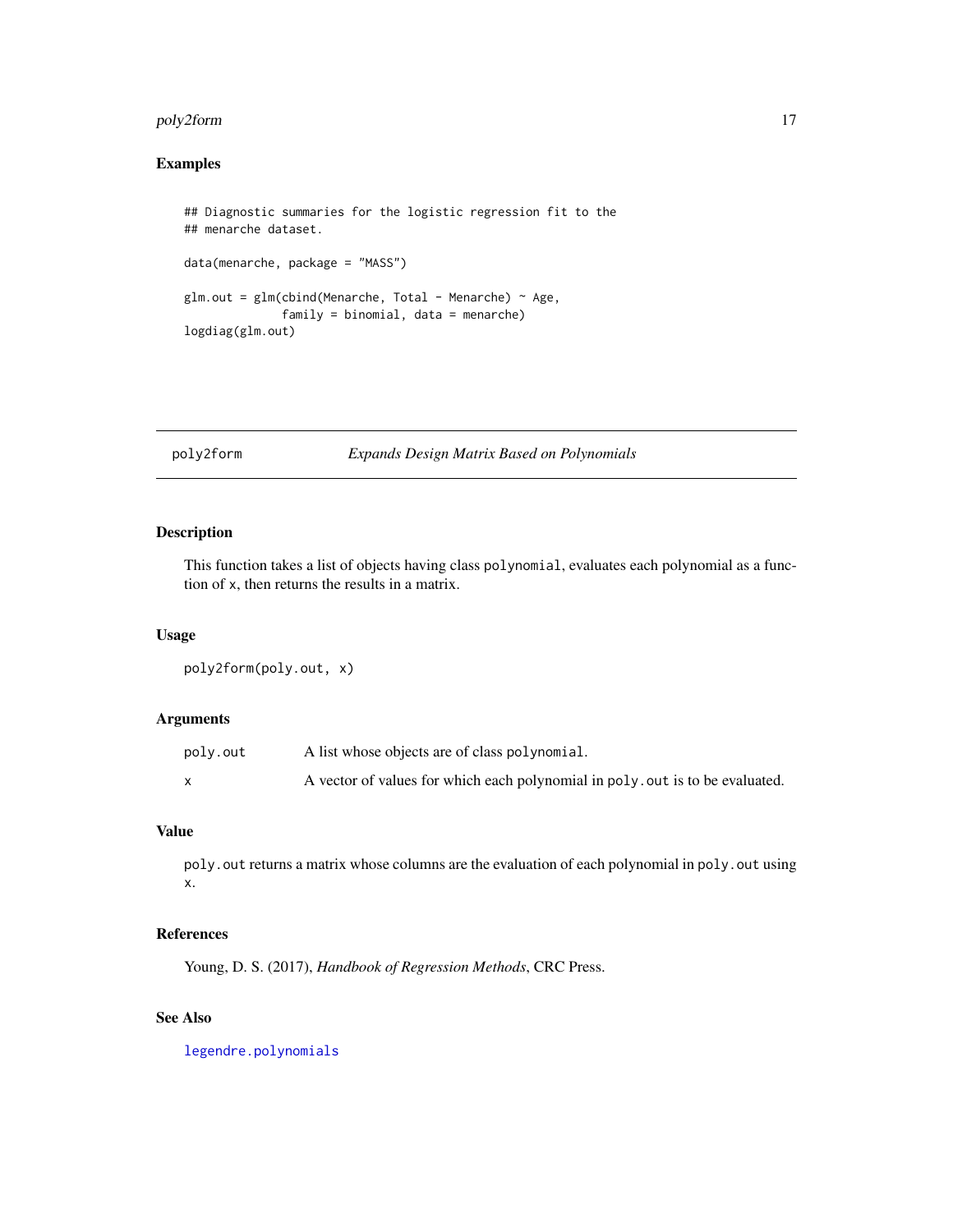#### <span id="page-17-0"></span>18 power.b

# Examples

## Evaluating the order 5 Legendre polynomials.

require(orthopolynom)

 $px \leq 1$ egendre.polynomials(n = 5, normalized = FALSE)  $lx \leftarrow poly2form(poly.out = px, x = 1:10)$ 

lx

# power.b *Power Functions for Tests of Simple Linear Regression Coefficients*

# Description

A function to calculate the power of the t-tests corresponding to tests on the intercept and slope coefficients in the simple linear regression model.

#### Usage

power.b(x, y, alpha =  $0.05$ , B0 =  $0$ , B1 = 0)

# Arguments

| $\mathsf{x}$ | A vector of predictor values. Must be the same length as y. |
|--------------|-------------------------------------------------------------|
| <b>V</b>     | A vector of response values. Must be the same length as x.  |
| alpha        | Significance level of the test. Default level is 0.05.      |
| <b>B0</b>    | Null value for the test about the intercept.                |
| -B1          | Null value for the test about the slope.                    |

# Value

power.b returns a matrix with the noncentrality parameters and power levels for the corresponding t-tests.

#### References

Young, D. S. (2017), *Handbook of Regression Methods*, CRC Press.

# See Also

[power.F](#page-18-1)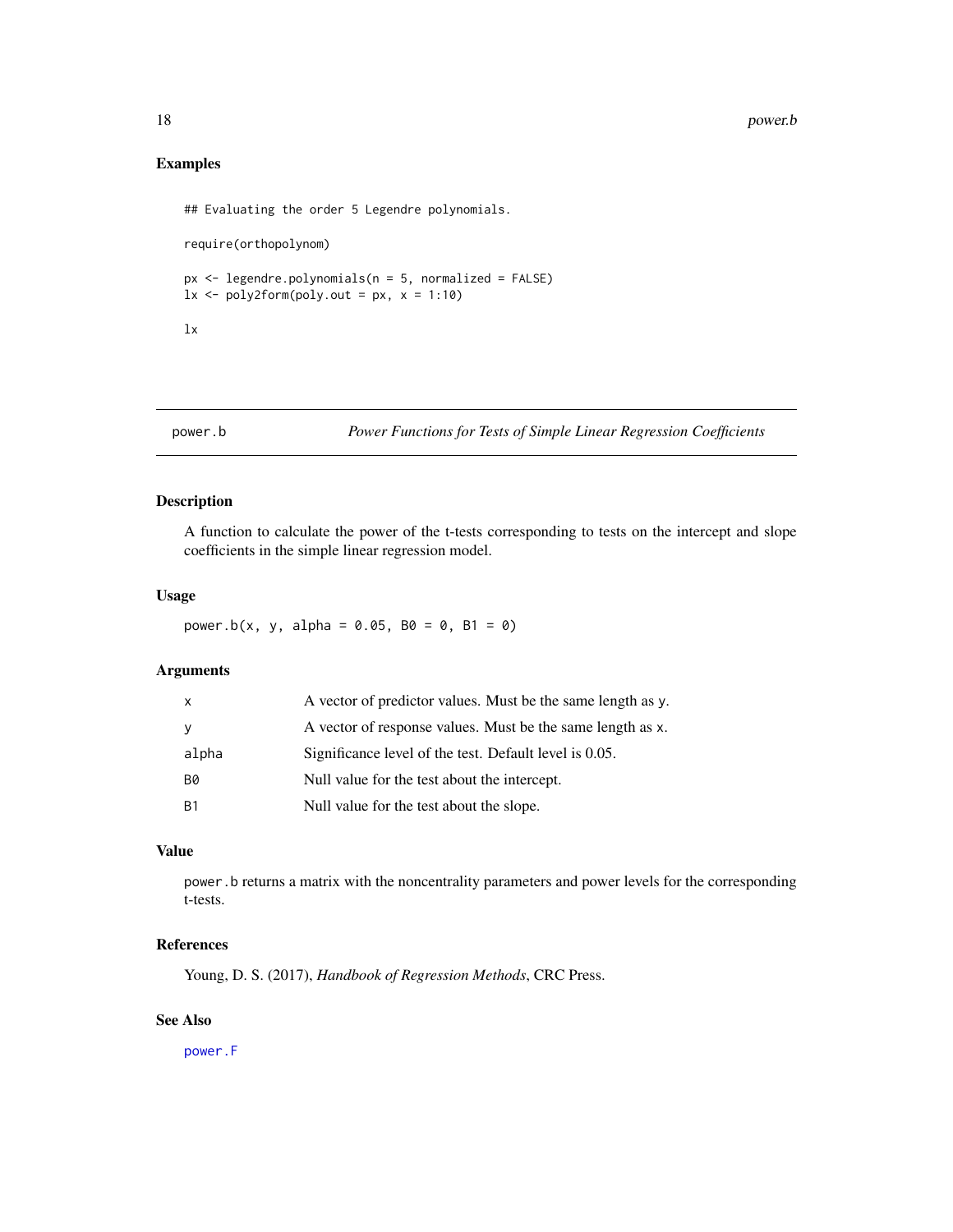#### <span id="page-18-0"></span> $power.F$  19

# Examples

## Applied to the toy dataset. data(toy) power.b( $x = toy$ \$x,  $y = toy$ \$y)

# <span id="page-18-1"></span>power.F *Power Function for the General Linear F-Test*

# Description

A function to calculate the power of the general linear F-test.

# Usage

power.F(full, reduced, alpha =  $0.05$ )

# Arguments

| full    | The full model (specified in the alternative hypothesis) in the general linear F-<br>test. This is an object of class 1m. |
|---------|---------------------------------------------------------------------------------------------------------------------------|
| reduced | The reduced model (specified in the null hypothesis) in the general linear F-test.<br>This is an object of class 1m.      |
| alpha   | Significance level of the test. Default level is 0.05.                                                                    |

# Value

power.F returns a single value (saved as a matrix) with the power for the corresponding general linear F-test.

# References

Young, D. S. (2017), *Handbook of Regression Methods*, CRC Press.

# See Also

[anova](#page-0-0), [lm](#page-0-0)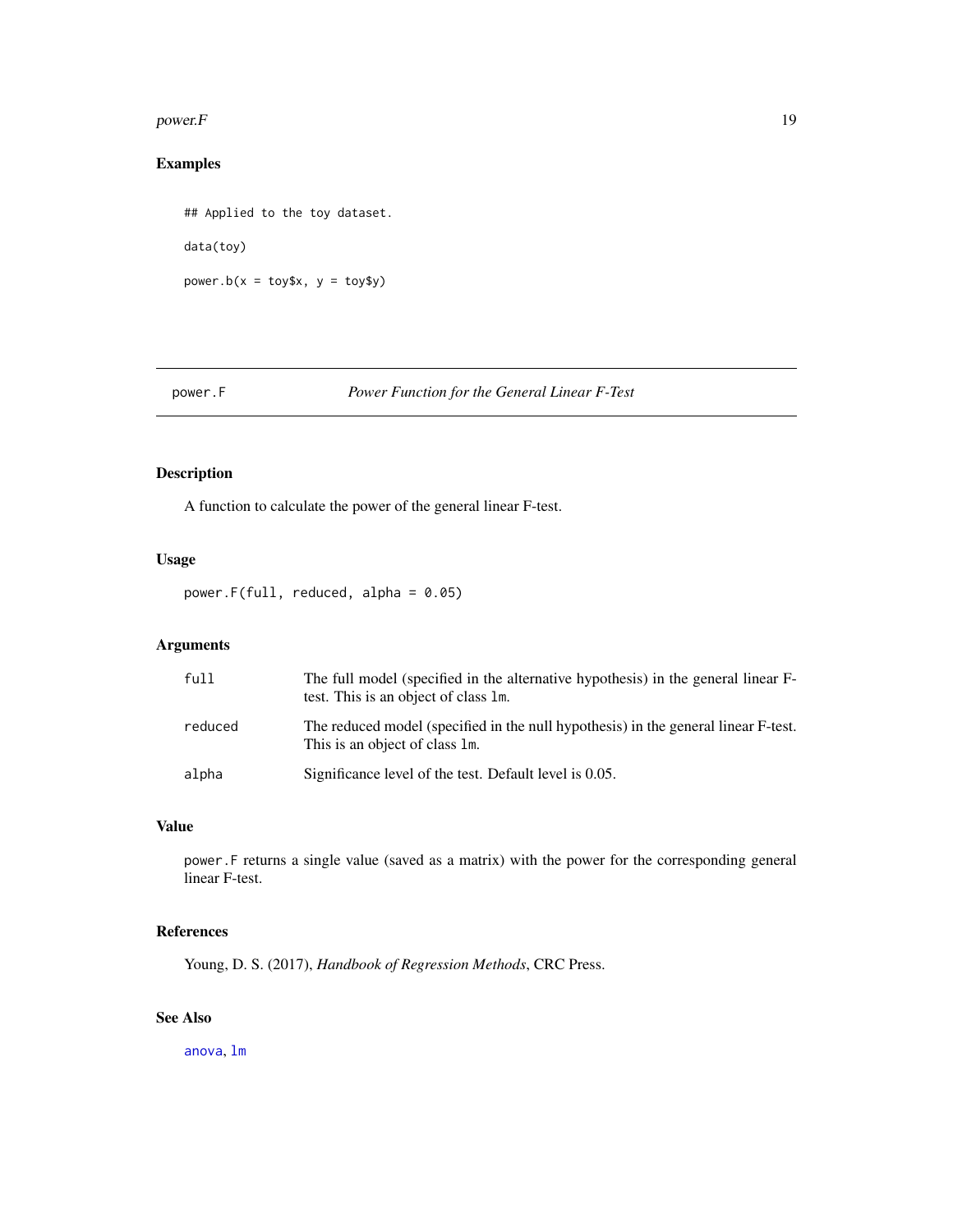# Examples

```
## Applied to the toy dataset.
data(toy)
full \leftarrow lm(y~x, data = toy)
reduced \leq lm(y\sim1, data = toy)
power.F(full = full, reduced = reduced, alpha = 0.05)
```
# ppr\_funs *Ridge Functions for Projection Pursuit Regression*

# Description

The portion of the plot.ppr code that computes the ridge traces for projection pursuit regression.

# Usage

ppr\_funs(obj)

# Arguments

obj A fit of class ppr as produced by the ppr function.

# Details

This is just the segment of code in plot.ppr, which calculates the ridge traces.

# Value

ppr\_funs returns the evaluated ridge trace values based on output from the ppr function.

# References

Young, D. S. (2017), *Handbook of Regression Methods*, CRC Press.

# See Also

[ppr](#page-0-0), [plot.ppr](#page-0-0)

<span id="page-19-0"></span>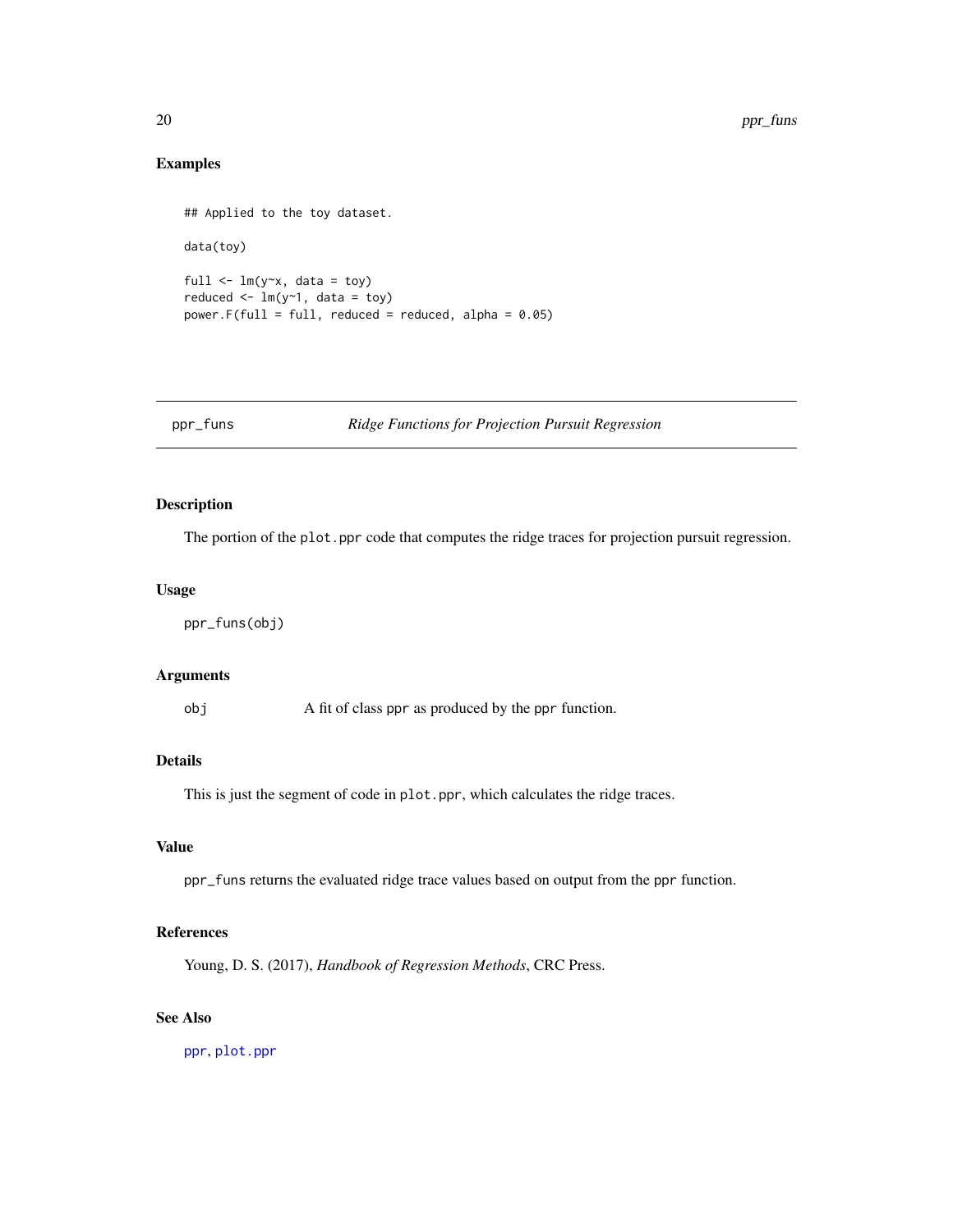# <span id="page-20-0"></span>psi.andrew 21

# Examples

```
## Projection pursuit regression on the rock dataset.
data(rock)
ppr.out \leq ppr(log(perm) \sim area + peri + shape,
               data = rock, nterms = 2, max.terms = 5)obj <- ppr_funs(ppr.out)
obj
```
psi.andrew *Andrew's Sine Function*

# Description

Andrew's sine function for use when fitting a linear model by robust regression using an Mestimator.

## Usage

psi.andrew(u, k=1.339, deriv=0)

# Arguments

|       | Numeric vector of evaluation points.                                   |
|-------|------------------------------------------------------------------------|
| k     | Tuning constant. The suggested default value is 1.339.                 |
| deriv | 0 or 1: to compute values of this function or of its first derivative. |

# Value

psi.andrew returns a vector of points evaluated using Andrew's sine function.

#### References

Andrew, D. F. (1974), A Robust Method for Multiple Linear Regression, *Technometrics*, 16, 523– 531.

Young, D. S. (2017), *Handbook of Regression Methods*, CRC Press.

# See Also

[rlm](#page-0-0)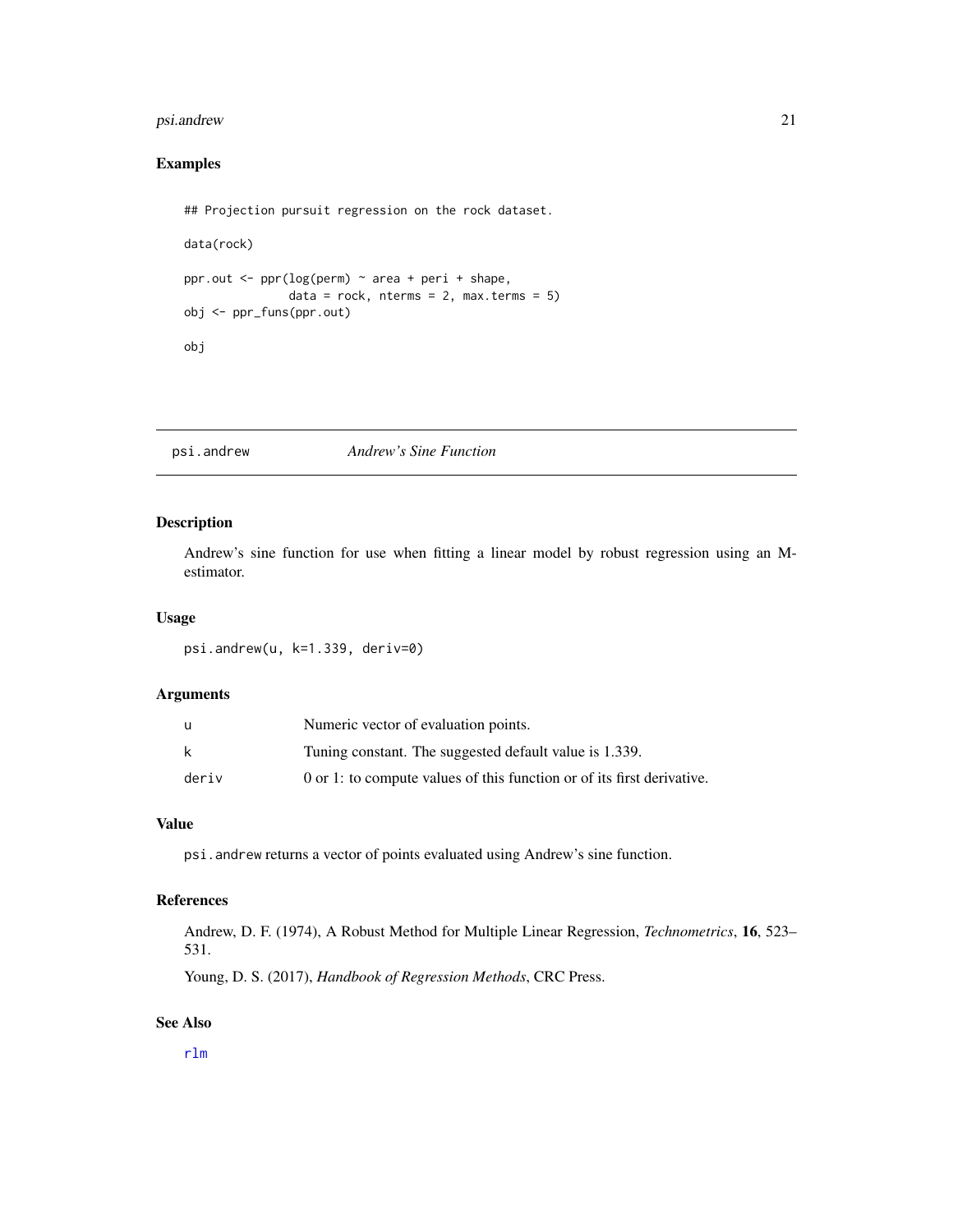# Examples

```
## Robust fit of the stackloss dataset.
require(MASS)
data(stackloss, package="datasets")
out <- rlm(stack.loss ~ ., data = stackloss,
           psi = psi.andrew)
out
```
<span id="page-21-1"></span>reg.anova *Expanded ANOVA Table*

# Description

Calculate the ANOVA table for an object of class lm. The results are identical to those obtained from anova, but an extra line is included that prints the total degrees of freedom and the total sum of squares.

# Usage

```
reg.anova(lm.out)
```
#### Arguments

lm.out An object of class lm (i.e., the results from the linear model fitting routine such that the anova function can act upon).

# Value

reg.anova returns exactly the same output as the anova function applied to an object of class lm, but includes an extra line that summarizes the total source of variability.

# References

Young, D. S. (2017), *Handbook of Regression Methods*, CRC Press.

# See Also

[anova](#page-0-0), [lm](#page-0-0)

<span id="page-21-0"></span>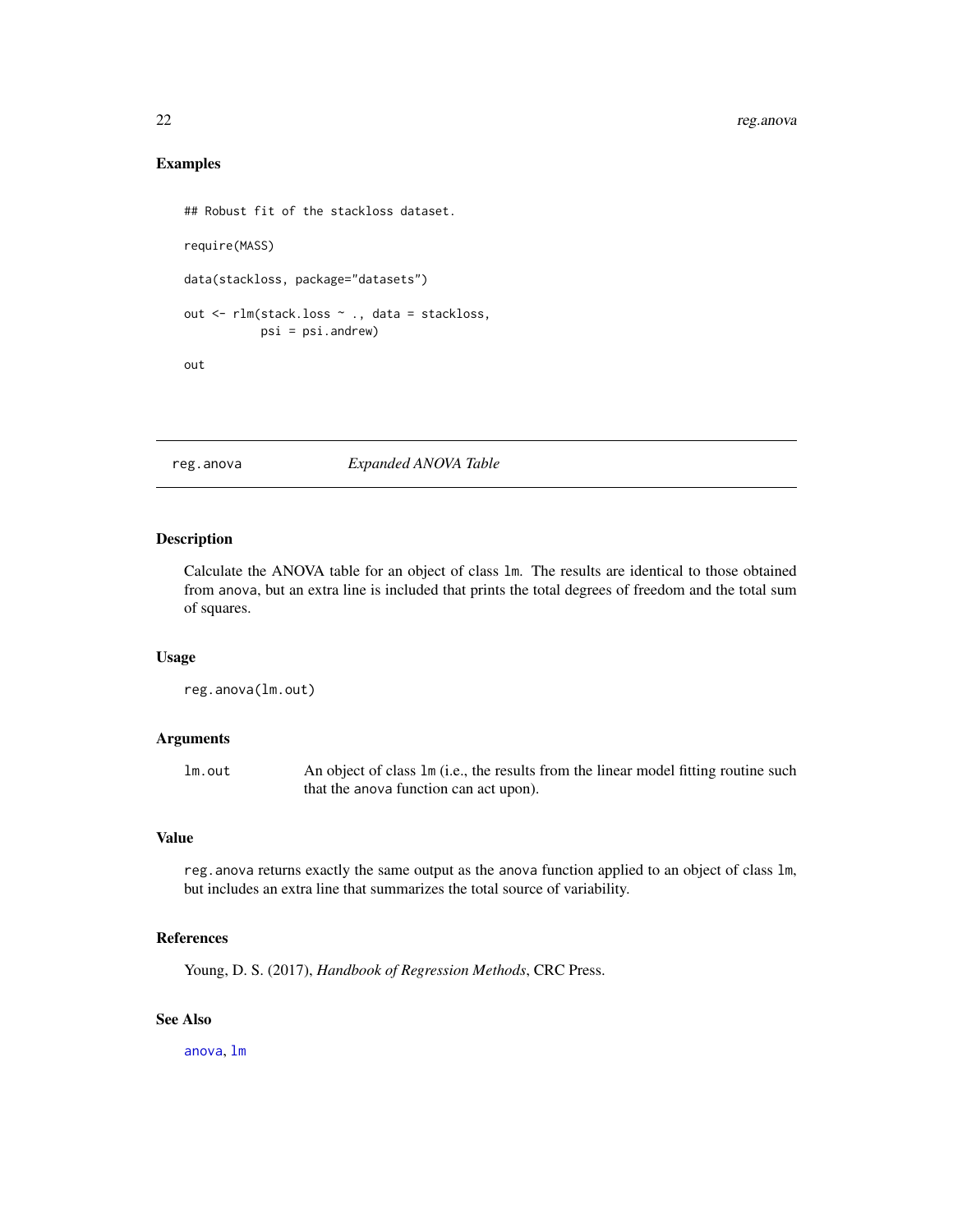# <span id="page-22-0"></span>reg.manova 23

#### Examples

## Applied to the toy dataset.

data(toy)

 $lm.out < - lm(y \sim x, data = toy)$ anova(lm.out) reg.anova(lm.out)

<span id="page-22-1"></span>reg.manova *Expanded MANOVA Table*

#### Description

Expands the MANOVA results from an object of class summary.aov. The results are identical to those obtained from summary.aov, but an extra line is included that prints the total degrees of freedom and the total sum of squares for each dimension of the response vector.

#### Usage

reg.manova(AOV.out)

# Arguments

AOV.out An object of class summary.aov.

# Value

AOV.out returns exactly the same output as the summary.aov function, but includes an extra line that summarizes the total source of variability for each dimension of the response vector.

#### References

Young, D. S. (2017), *Handbook of Regression Methods*, CRC Press.

#### See Also

[anova](#page-0-0), [reg.anova](#page-21-1), [summary.aov](#page-0-0)

## Examples

```
## Applied to the amit dataset.
data(amit)
fits \leq manova(cbind(TOT, AMI) \sim ., data = amit)
out <- summary.aov(fits)
```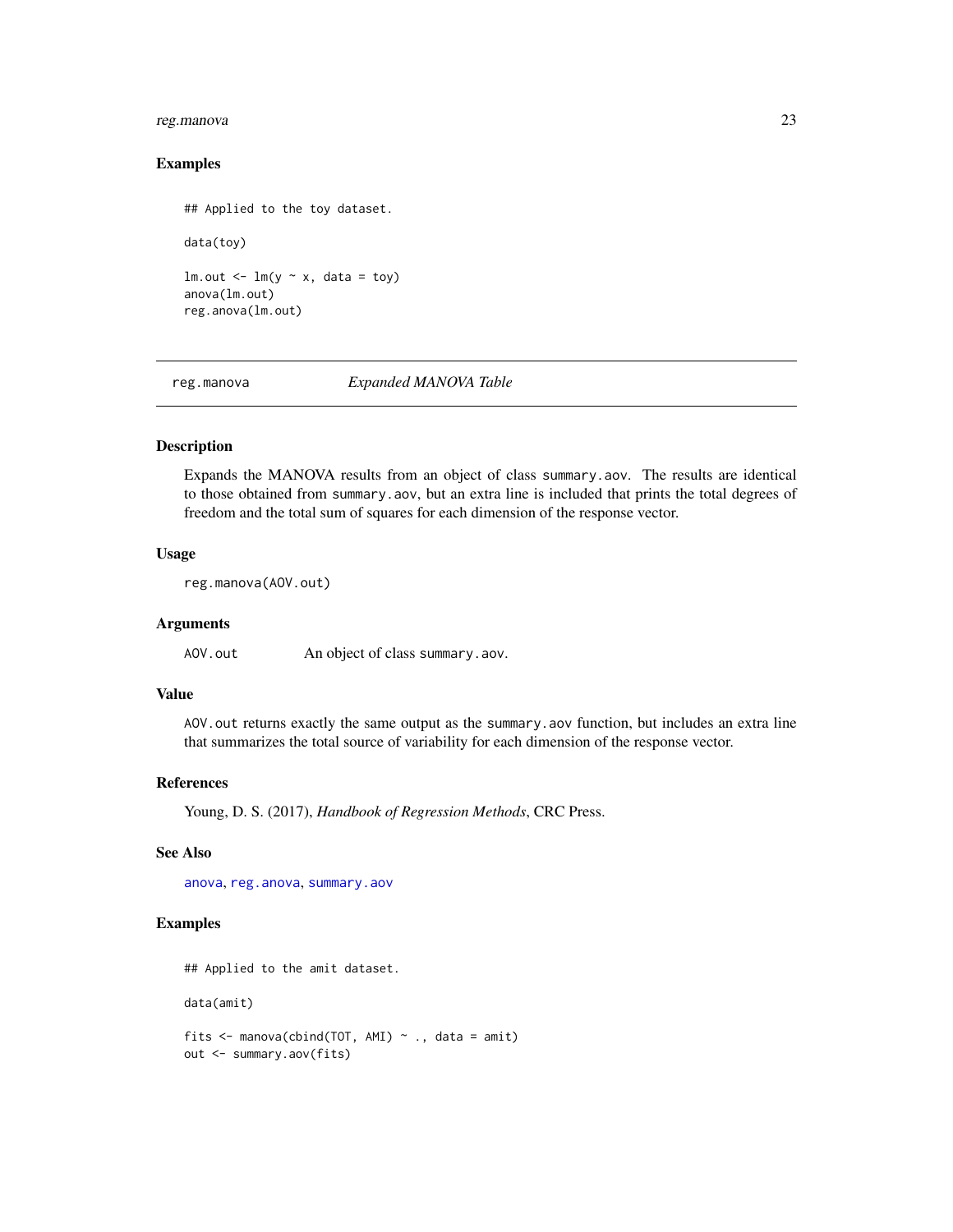```
mvreg.out <- lapply(out, reg.manova)
mvreg.out
```
regressogram *Regressogram*

## Description

Computes and plots the regressogram for a single predictor and single response relationship. The regressogram is plotted using ggplot2.

#### Usage

regressogram $(x, y, \text{nbins} = 10, \text{ show bins} = \text{TRUE},$ show.means = TRUE, show.lines = TRUE,  $x.$ lab = "X",  $y.$ lab = "Y", main = "TITLE")

# Arguments

| A vector of response values for the data. Must be the same length as x.<br>У<br>nbins<br>How many bins to use construction of the regressogram.<br>show.bins<br>boundaries of the bins. Default is TRUE.<br>show.means<br>Default is TRUE.<br>show.lines<br>determined by show means. Default is TRUE.<br>x.lab<br>Label for the x-axis.<br>y.lab<br>Label for the y-axis.<br>main<br>Title for the regressogram. | $\mathsf{x}$ | A vector of predictor values for the data. Must be the same length as y.                                                                                            |
|-------------------------------------------------------------------------------------------------------------------------------------------------------------------------------------------------------------------------------------------------------------------------------------------------------------------------------------------------------------------------------------------------------------------|--------------|---------------------------------------------------------------------------------------------------------------------------------------------------------------------|
|                                                                                                                                                                                                                                                                                                                                                                                                                   |              |                                                                                                                                                                     |
|                                                                                                                                                                                                                                                                                                                                                                                                                   |              |                                                                                                                                                                     |
|                                                                                                                                                                                                                                                                                                                                                                                                                   |              | A logical argument specifying if dashed vertical lines should be drawn at the                                                                                       |
|                                                                                                                                                                                                                                                                                                                                                                                                                   |              | A logical argument specifying if a large point should be overlayed at the mid-<br>point of each bin and the respective mean of the response values within that bin. |
|                                                                                                                                                                                                                                                                                                                                                                                                                   |              | A logical argument specifying if a line should be drawn connecting the points                                                                                       |
|                                                                                                                                                                                                                                                                                                                                                                                                                   |              |                                                                                                                                                                     |
|                                                                                                                                                                                                                                                                                                                                                                                                                   |              |                                                                                                                                                                     |
|                                                                                                                                                                                                                                                                                                                                                                                                                   |              |                                                                                                                                                                     |

# Value

regressogram returns a plotted regressogram using the ggplot2 package.

# References

Wasserman, L. (2006), *All of Nonparametric Statistics*, Springer. Young, D. S. (2017), *Handbook of Regression Methods*, CRC Press.

# See Also

[hist](#page-0-0)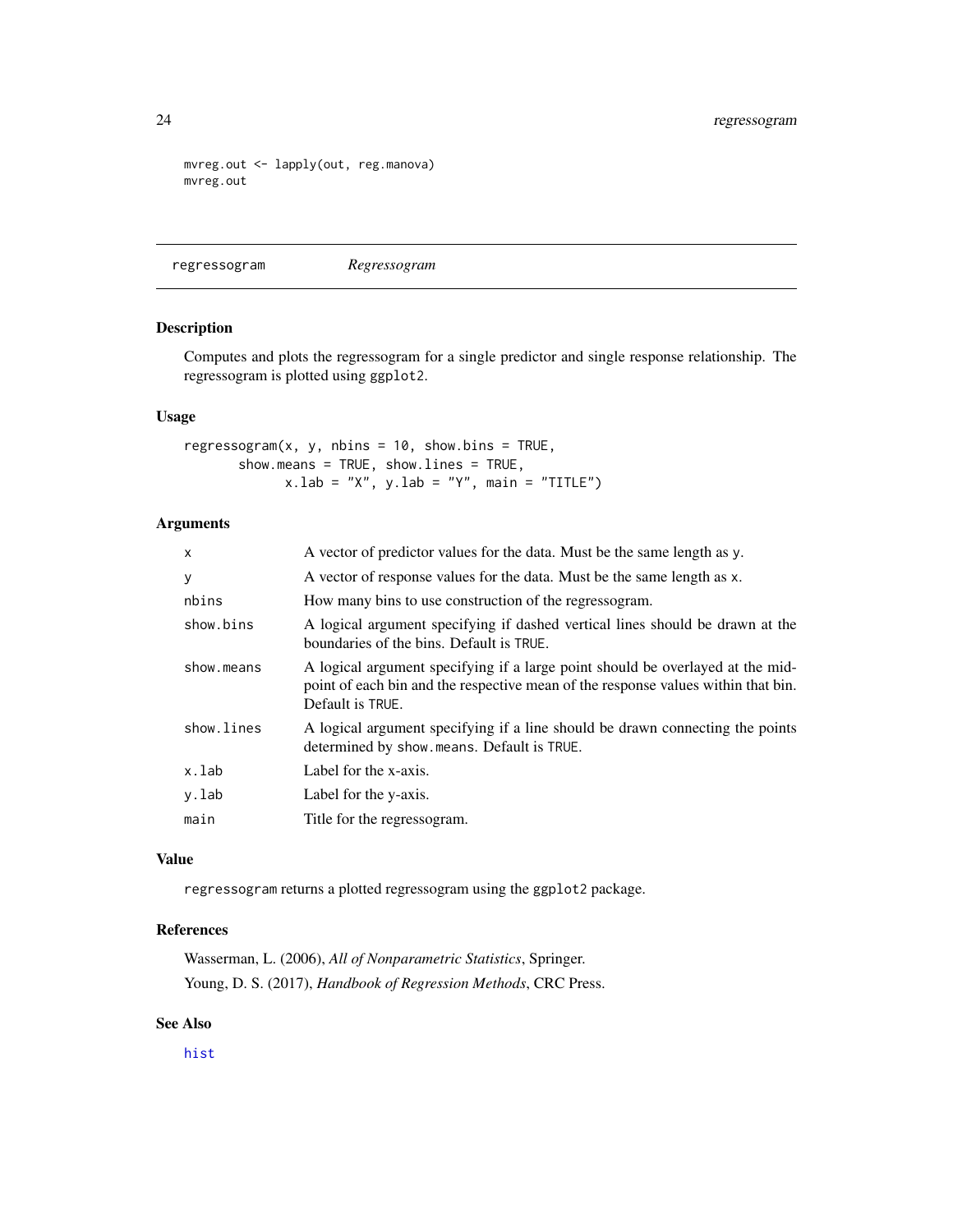#### <span id="page-24-0"></span>repair that the contract of the contract of the contract of the contract of the contract of the contract of the contract of the contract of the contract of the contract of the contract of the contract of the contract of th

# Examples

```
## Regressogram for the natural gas dataset.
data(gas)
regressogram(x = gasSLA, y = gas30K, nbins = 6, x.lab = "LA",y.lab = "OK", main = "Regressogram")
```
# repair *Computer Repair Dataset*

# Description

This dataset is from a random sample of service call records for a computer repair company.

#### Usage

data(repair)

# Format

This data frame consists of a sample of 14 companies with the following 2 variables measured:

- minutes The length of service call (in minutes).
- units The number of components repaired or replaced during the service call.

# Source

Chatterjee, S. and Hadi, A. S. (2012), *Regression Analysis by Example*, John Wiley and Sons, Inc.

# References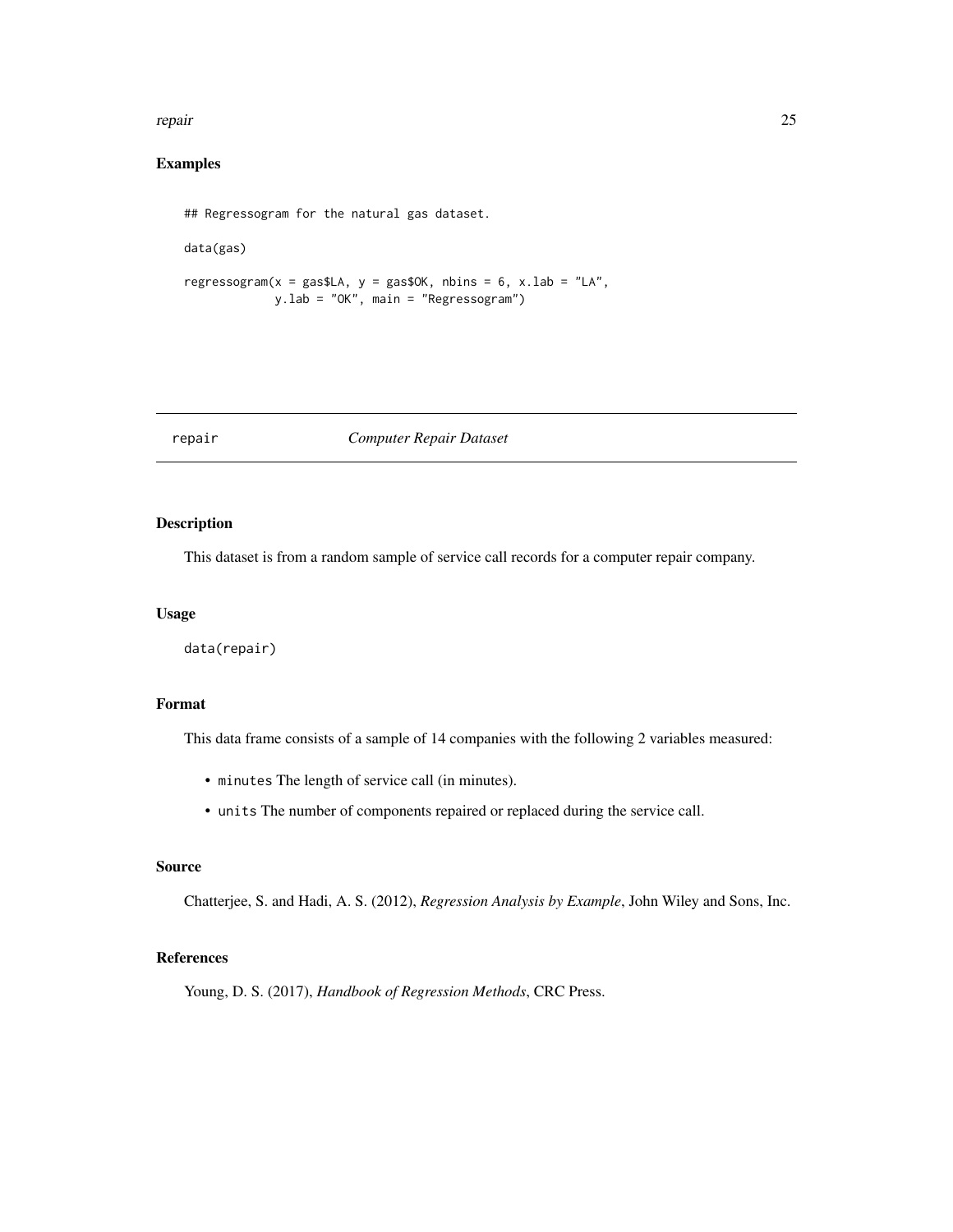<span id="page-25-0"></span>

Summarizes the MANOVA results based on the sum of squares and cross-products decomposition for the regression (SSCPR), the error (SSCPE), and the overall total (SSCPTO).

#### Usage

SSCP.fn(fits)

# Arguments

fits An object of class manova.

# Value

SSCP.fn returns a list of length 3 with the SSCPR, SSCPE, and SSCPTO.

# References

Johnson, R. A. and Wichern, D. W. (2007), *Applied Multivariate Statistical Analysis, Sixth Edition*, Pearson.

Young, D. S. (2017), *Handbook of Regression Methods*, CRC Press.

#### See Also

[manova](#page-0-0), [reg.manova](#page-22-1)

# Examples

## Applied to the amit dataset.

data(amit)

fits  $\leq$  manova(cbind(TOT, AMI)  $\sim$  ., data = amit) SSCP.fn(fits = fits)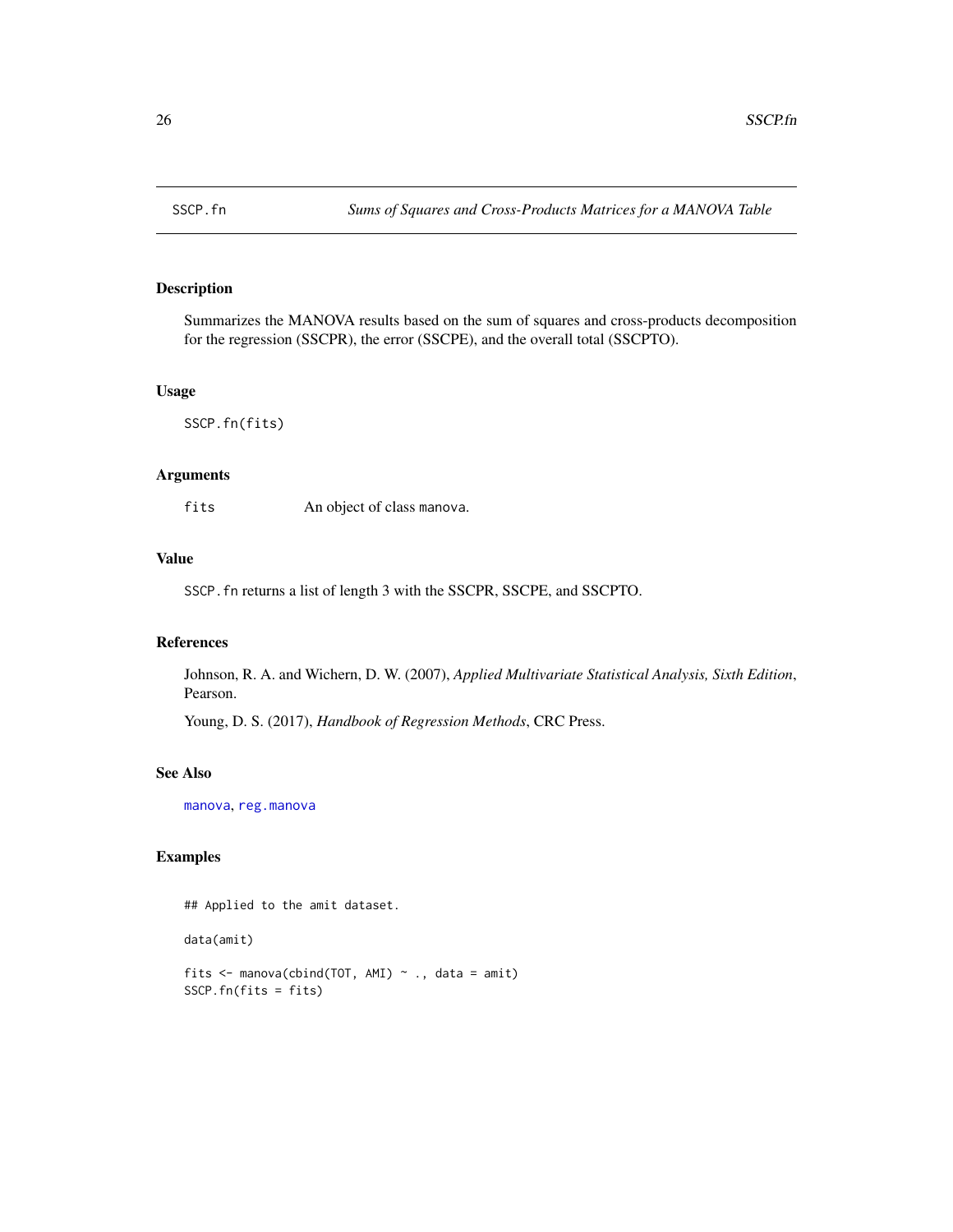<span id="page-26-0"></span>

This dataset consists of the closing stock price of a share of Google stock during the trading days between February 7-th and July 7-th of 2005.

# Usage

data(stock)

# Format

This is an extensible time series (xts) object for the 105 trading days of interest:

• GOOG.close The closing stock price of a share of Google stock.

# Source

Yahoo! Finance; accessed 01-26-2017.

#### References

Young, D. S. (2017), *Handbook of Regression Methods*, CRC Press.

# Examples

```
## Not run:
## How the data were accessed (1/26/17).
require(quantmod)
getSymbols("GOOG", src = "yahoo",
           from = "2005-02-07", to = "2005-07-07")
stock <- GOOG[,4]
## End(Not run)
```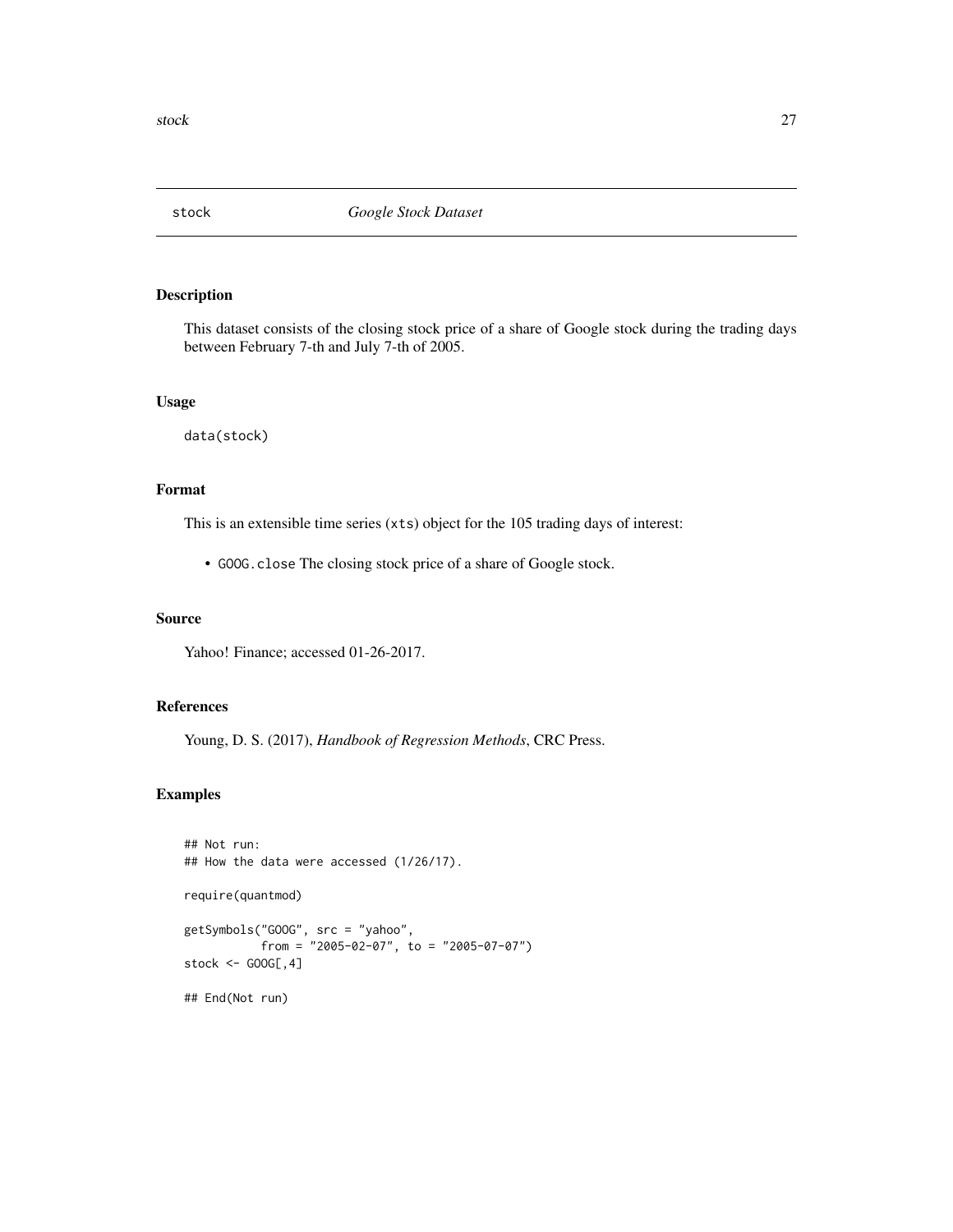<span id="page-27-0"></span>

This dataset is from a study on the number of eggs in female gopher tortoises in southern Florida.

# Usage

data(tortoise)

# Format

This data frame consists of 2 variables measured on 18 tortoises:

- length The carapace length (in millimeters).
- clutch The number of eggs (clutch size).

# Source

Ashton, K. G., Burke, R. L., and Layne, J. N. (2007), Geographic Variation in Body and Clutch Size of Gopher Tortoises, *Copeia*, 2007, 355–363.

# References

Young, D. S. (2017), *Handbook of Regression Methods*, CRC Press.

toy *Toy Dataset*

#### Description

A made-up (toy) dataset.

# Usage

data(toy)

### Format

This data frame consists of 2 made-up variables for a sample of size 5:

- x The made-up x values.
- y The made-up y values.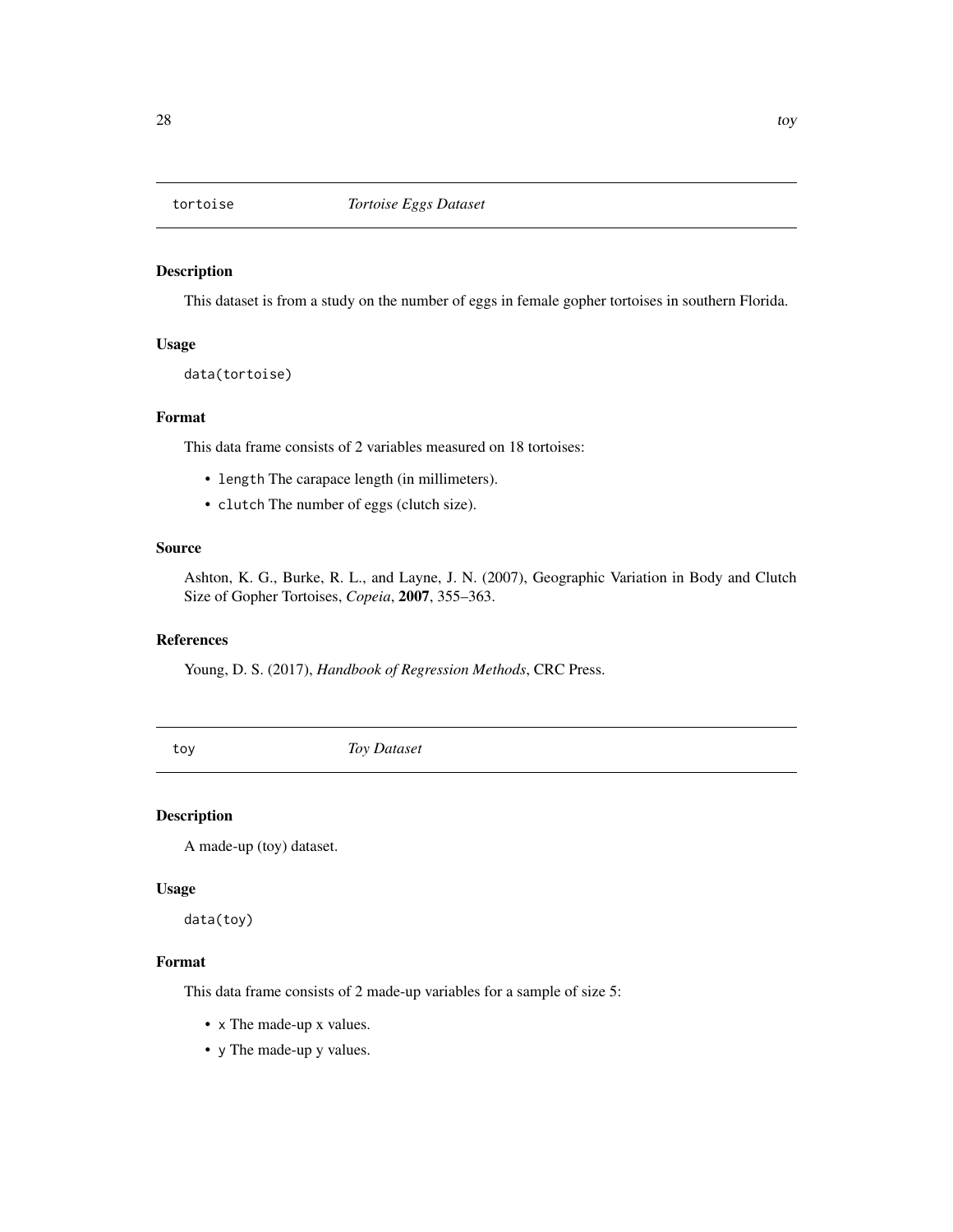#### <span id="page-28-0"></span>wood 29

# Source

Young, D. S. (2017), *Handbook of Regression Methods*, CRC Press.

#### References

Young, D. S. (2017), *Handbook of Regression Methods*, CRC Press.

wood *Pulp Property Dataset*

#### Description

This dataset is from a study about the pulp properties of wood density of the Australian blackwood tree.

# Usage

data(wood)

# Format

This data frame consists of 2 variables measured on 7 samples:

- pulp The percentage of pulp yield.
- Kappa The Kappa number, which is a measurement of standard potassium permanganate solution that the pulp will consume.

#### Source

Santos, A., Anjos, O., Amaral, M. E., Gil, N., Pereira, H., and Simoes, R. (2012), Influence on Pulping Yield and Pulp Properties of Wood Density of *Acacia melanoxylon*, *Journal of Wood Science*, 58, 479–486.

# References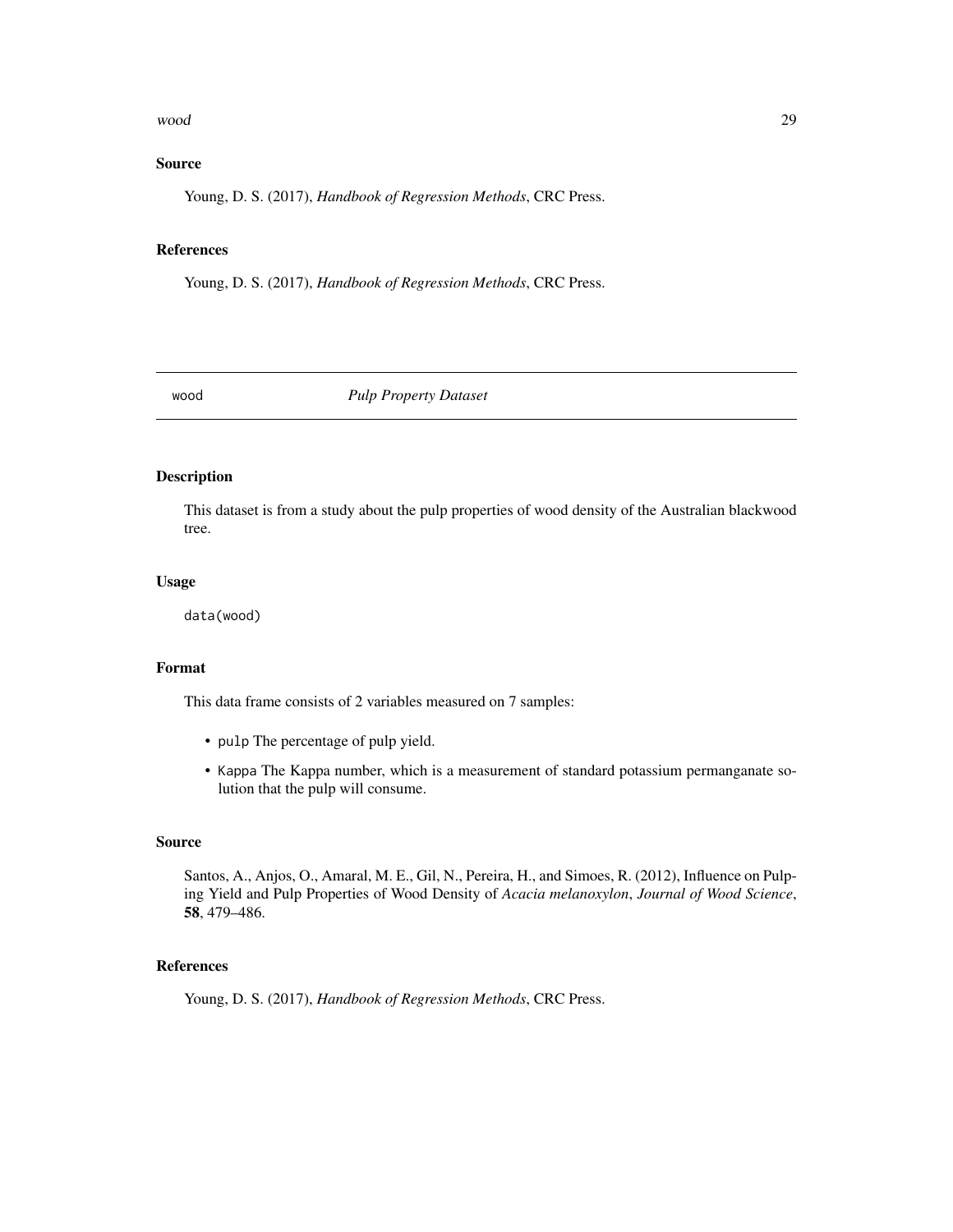<span id="page-29-0"></span>This dataset is from a mixture experiment regarding a fiber blend that is spun into yarn to make draperies.

#### Usage

data(yarn)

# Format

This data frame consists of 4 variables measured at 15 design points for a {3,2} simplex lattice design:

- x1 The proportion of the polyethylene component.
- x2 The proportion of the polystyrene component.
- x3 The proportion of the polypropylene component.
- y The measurement of yarn elongation.

#### Source

Cornell, J. A. (2002), *Experiments with Mixtures: Designs, Models, and the Analysis of Mixture Data, Third Edition*, John Wiley and Sons, Inc.

# References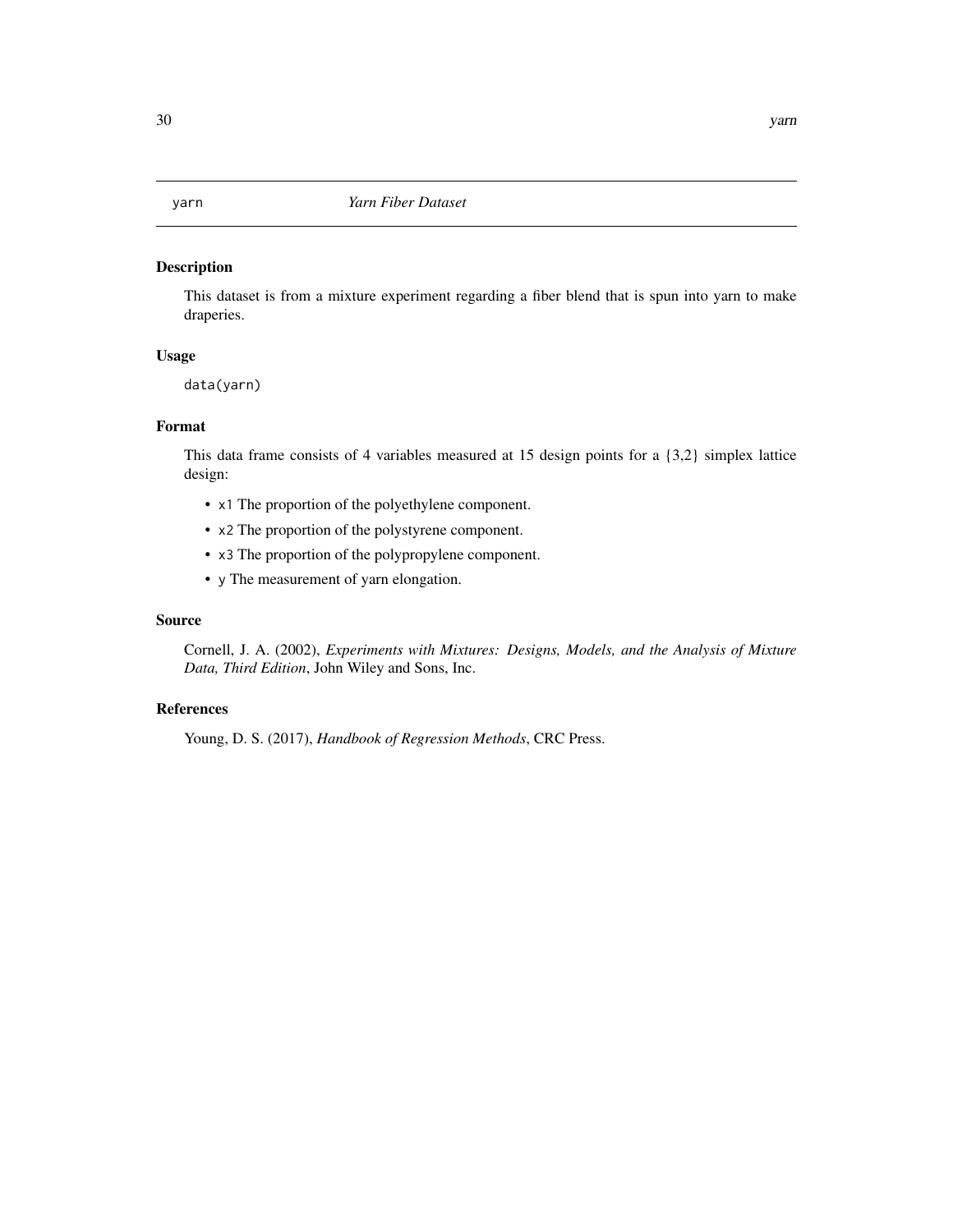# <span id="page-30-0"></span>Index

∗Topic datasets amit , [3](#page-2-0) auditory , [4](#page-3-0) Auto , [4](#page-3-0) BAC, [5](#page-4-0) cheese , [6](#page-5-0) chem , [6](#page-5-0) compasst , [7](#page-6-0) cracker , [8](#page-7-0) credloss , [8](#page-7-0) fiber, [9](#page-8-0) fly , [10](#page-9-0) gas , [11](#page-10-0) GRB , [12](#page-11-0) JamesBond , [14](#page-13-0) light , [15](#page-14-0) repair , [25](#page-24-0) stock , [27](#page-26-0) tortoise , [28](#page-27-0) toy , [28](#page-27-0) wood , [29](#page-28-0) yarn , [30](#page-29-0) ∗Topic file GOF.tests, [11](#page-10-0) hildreth.lu , [13](#page-12-0) logdiag , [16](#page-15-0) poly2form , [17](#page-16-0) power.b , [18](#page-17-0) power.F , [19](#page-18-0) ppr\_funs , [20](#page-19-0) psi.andrew , [21](#page-20-0) reg.anova , [22](#page-21-0) reg.manova , [23](#page-22-0) regressogram , [24](#page-23-0) SSCP.fn , [26](#page-25-0) amit , [3](#page-2-0) anova , *[19](#page-18-0)* , *[22](#page-21-0) , [23](#page-22-0)* auditory , [4](#page-3-0) Auto , [4](#page-3-0)

# BAC, [5](#page-4-0)

```
cheese
,
6
chem
,
6
compasst
,
7
cracker
,
8
credloss
,
8
fiber
,
9
fly
, 10
gas
, 11
glm
, 12
, 16
11
GRB
, 12
hildreth.lu
, 13
hist
, 24
HoRM
(HoRM-package
)
,
2
2
JamesBond
, 14
legendre.polynomials
, 17
15
lm
, 12
, 14
, 16
, 19
, 22
logdiag
, 16
manova
, 26
plot.ppr
, 20
poly2form
, 17
power.b
, 18
power.F
, 18
, 19
ppr
, 20
ppr_funs
, 20
psi.andrew
, 21
reg.anova
, 22
, 23
reg.manova
, 23
, 26
regressogram
, 24
```